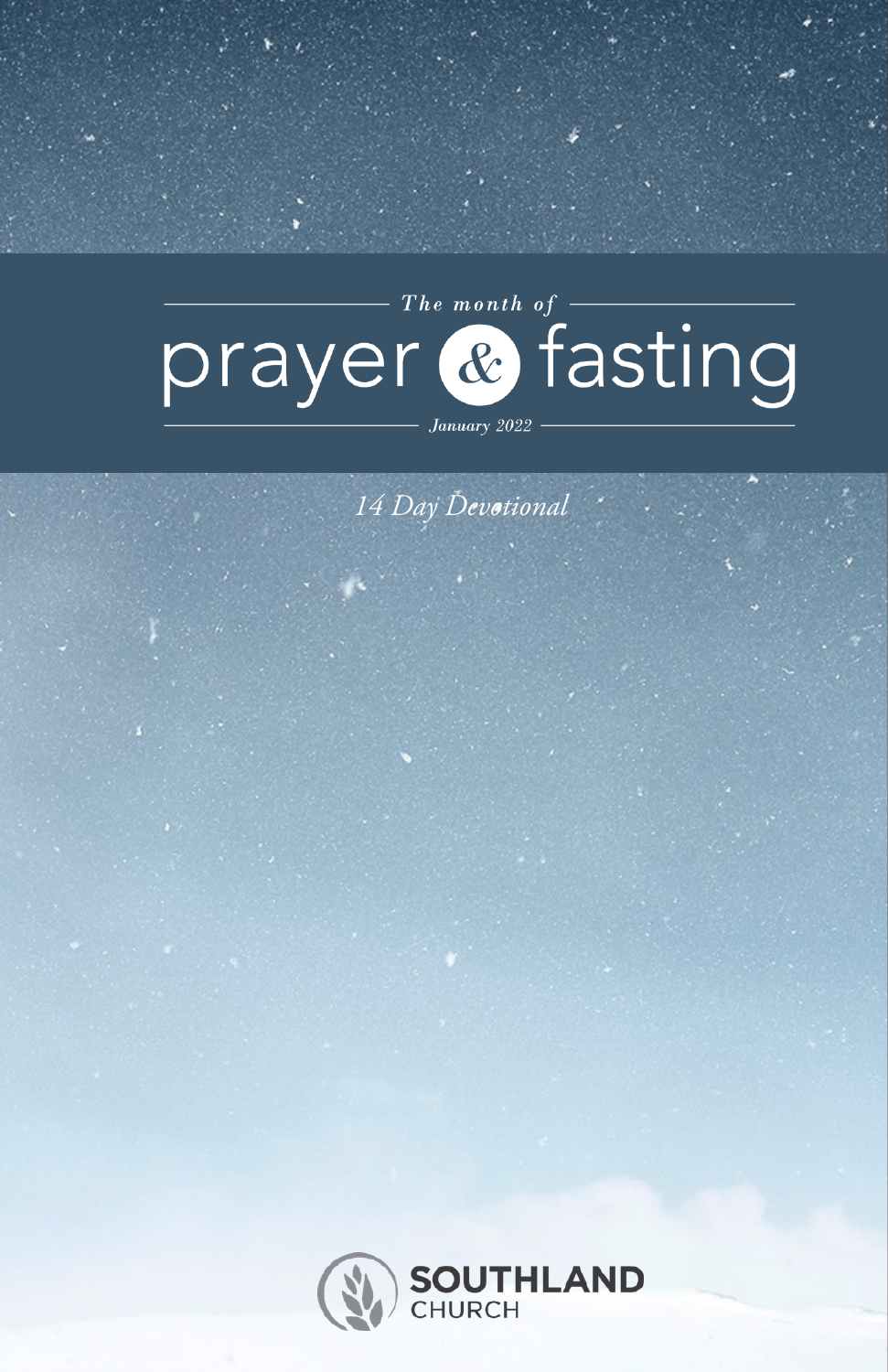Copyright © 2022 Southland Church

All rights reserved. Requests for information regarding Southland Church's ministry should be addressed to:

Southland Church 190 PTH 52 W Steinbach, Manitoba, Canada 204.326.9020 info@mysouthland.com

Versions of scripture quotations are noted.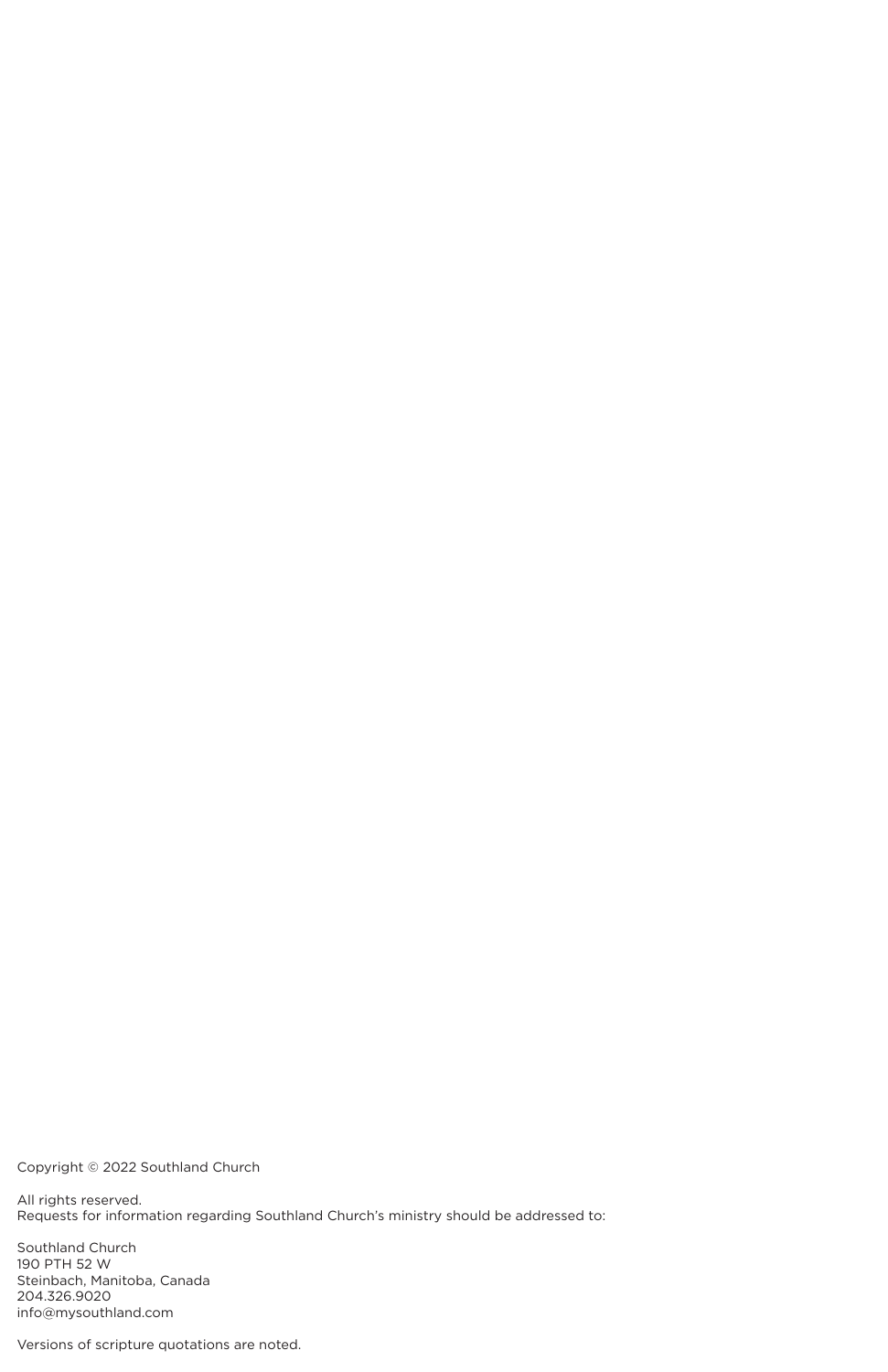### DAY 1 - WHY PRAY? TO BRING US TO GOD FOR OUR NEEDS

At its core prayer is very much a cry for help. So much can happen in life where we end up stuck or need assistance. And our current circumstances can contain challenges that cause us to wonder about the certainty or stability of our futures. What are we to do in such situations? Well, the apostle Paul encouraged believers of Jesus to pray in order to have their needs met, Philippians 4:6 (NIV) Do not be anxious about anything, but in everything, by prayer and petition, with thanksgiving, present your requests to God.

Sometimes a believer can lack because of an absence of prayer. Or in the words of another early church leader, James 4:2 (NIV) You do not have, because you do not ask God. These are challenging words! There is a connection between asking and receiving!

In his model prayer, which we call the Lord's Prayer, Jesus himself taught the exact same thing, Luke 11:3 (NIV) Give us each day our daily bread. Do you see the pattern here? We pray to have our needs met! Further, God has promised that he will help his children when they ask for support, Matthew 21:22 (NIV) If you believe, you will receive whatever you ask for in prayer.

What puzzles many people is that God already knows our needs. In fact, he is already aware of our needs before we know them! Jesus affirmed this when he declared, Matthew 6:8 (NIV) … for your Father knows what you need before you ask him. It's also true that God intends to give his children good gifts. So why bother asking? What's the point of praying for these needs?

Well, it appears that God decided to tie our needs to prayer BECAUSE of the independent and self-sufficient old nature in us that defaults to doing life apart from God. Can you honestly say that you rely on God for all things? Have you ever felt the pull to drift away from him? Jesus warns that we were never designed to do life apart from our Creator. Pay careful attention to these words, John 15:4 (NIV) Remain in me, and I will remain in you. No branch can bear fruit by itself; it must remain in the vine. Neither can you bear fruit unless you remain in me.

Many see being "needy" as a negative thing. Obviously, there is an unhealthy form of neediness. However, there is also an incredible type of neediness that spurs on a lifestyle of prayer, where we re-connect with our Father in heaven. Or as one person explained it, "to be in need is to depend. To depend is to desire something more than oneself."

#### $\mathcal{L}$ REFLECTION AND PRAYER

- 1. *In your journal, write down something that stood out to you from today's reading.*
- 2. *Write down 2 or 3 examples of when being in need caused you to rely on God.*
- 3. *Talk to a friend about your answer to Question 2. Ask them to share a time when they were in need and called out to God.*
- 4. *What is a need that you have in your life right now? Write out a prayer to God, asking him for help.*
- 5. *Memorize Philippians 4:6.*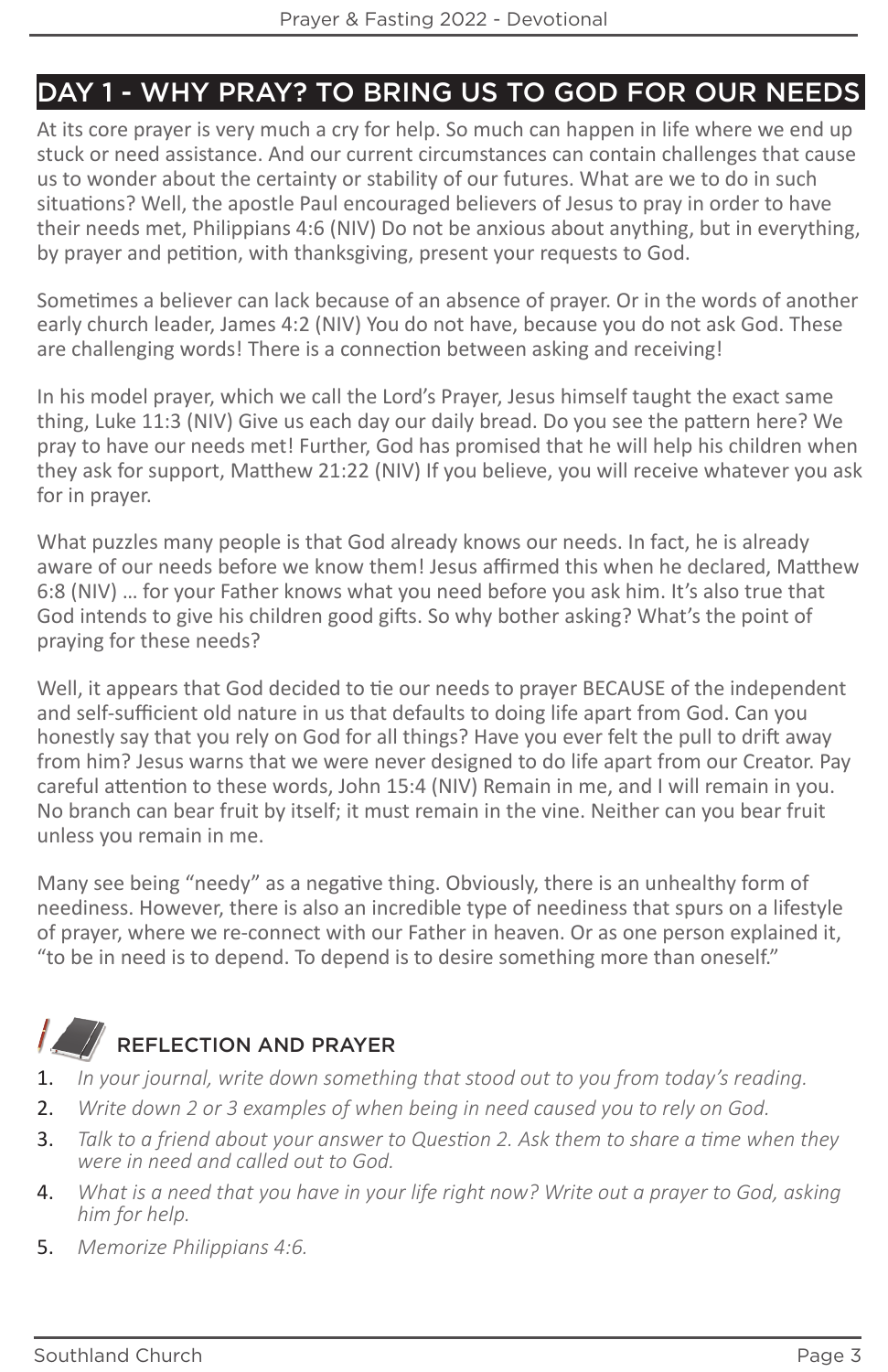### DAY 2 - WHY PRAY? TO GROW OUR FAITH IN GOD

Did you know that God is waiting for you to ask him for good things? And as you receive these good things, he desires for you to properly honor him with gratitude and renewed faith and trust? Put another way, prayer can grow our faith in God. Let's see how all of this works!

The New Testament notes that, Hebrews 11:6 (NIV) And without faith it is impossible to please God, because anyone who comes to him must believe that he exists and that he rewards those who earnestly seek him. It's not an overstatement to say that EVERYTHING that you will accomplish as a follower Jesus is linked to your faith in God. Faith is that important!

But how do we get faith or increase our faith? One way is when he speaks to us, or as Paul explains, Romans 10:17 (NIV) Consequently, faith comes from hearing the message, and the message is heard through the word of Christ. And of course, it's in prayer that we often hear him speak (as well as through the Bible, creation, and our consciences).

Another way we acquire and grow in faith is when we experience him! For example, Jesus said that the most important commandment in the entire Bible is, Matthew 22:37 (NIV) Love the Lord your God with all your heart and with all your soul and with all your mind. What an amazing and important command! But did you know that you'll be unable to love God this way if you haven't experienced that he is wonderful? After all, 1 John 4:19 (NKJV) We love him because he first loved us. What a wonderful truth! Yet how do we first experience him and his love? Through prayer!

A faith that is strong is maintained by walking with God, experiencing him and knowing him. And such things are greatly linked to prayer. Or to look at this from another angle, when God hears and answers your prayers, you'll discover or be reminded that he cares about you and he is good to you. There are even times where he will answer in ways you're not expecting and you'll learn that he is wise beyond measure! In the same way, many who have walked with God for years would like to grow in faith and would see a huge move forward if they cultivate the habit of prayer.

As we pray we'll also end up in awe of his sovereignty – that he is in control of all kinds of events and circumstances. Naturally, all of these things cause us to trust him more, which leads us to worship him with genuine love.

Consider the life of David and how his faith grew as he prayed. In answer to David's cries for help, God enabled him to overcome a lion and a bear. Wow! As a result, when confronted with Goliath, he had great faith! Many believers shrink back in fear when faced with challenges. If they instead would learn to pray, like David, they would see God work. And again, like David, they would then have the faith for greater challenges.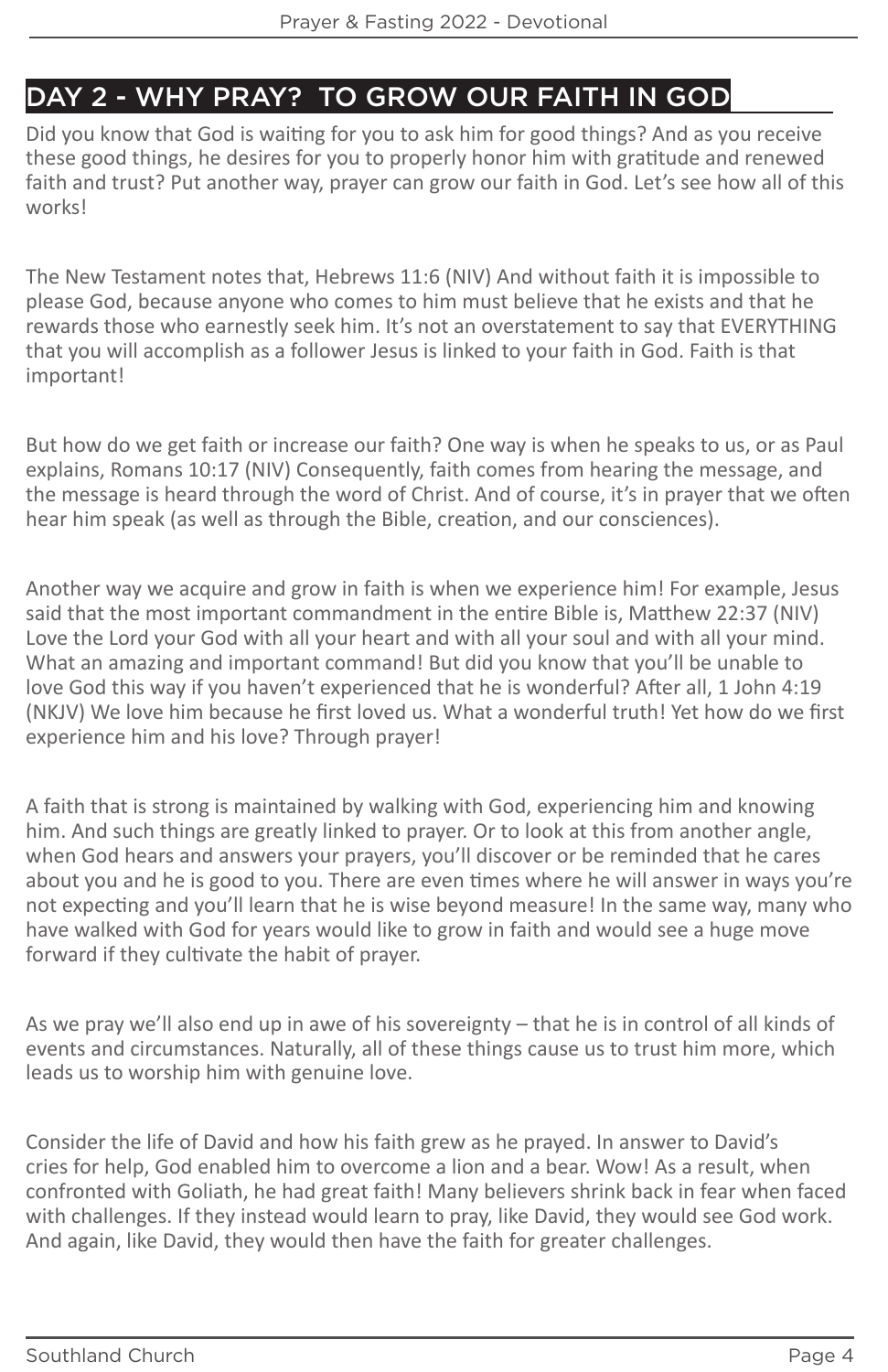Basically, faith is the basis or foundation for all that pleases God – which is why it's impossible to please God without it! As John Calvin noted, "good things that we do not ask for will usually be interpreted by our hearts as the fruit of our own wisdom and intelligence. That thickens the illusion of self-sufficiency that leads to over confidence and sets us up for failure."



- 1. *In your own journal, write down something that stood out to you from today's reading.*
- 2. *Write down 1 or 2 examples of when you prayed for something, received it AND your faith increased. If you cannot think of an example or two, ask God to help you remember.*
- 3. *How would you describe your level of faith right now? Weak? Strong? Strong in some areas, but struggling regarding certain circumstances?*
- 4. *eview Philippians 4:6.*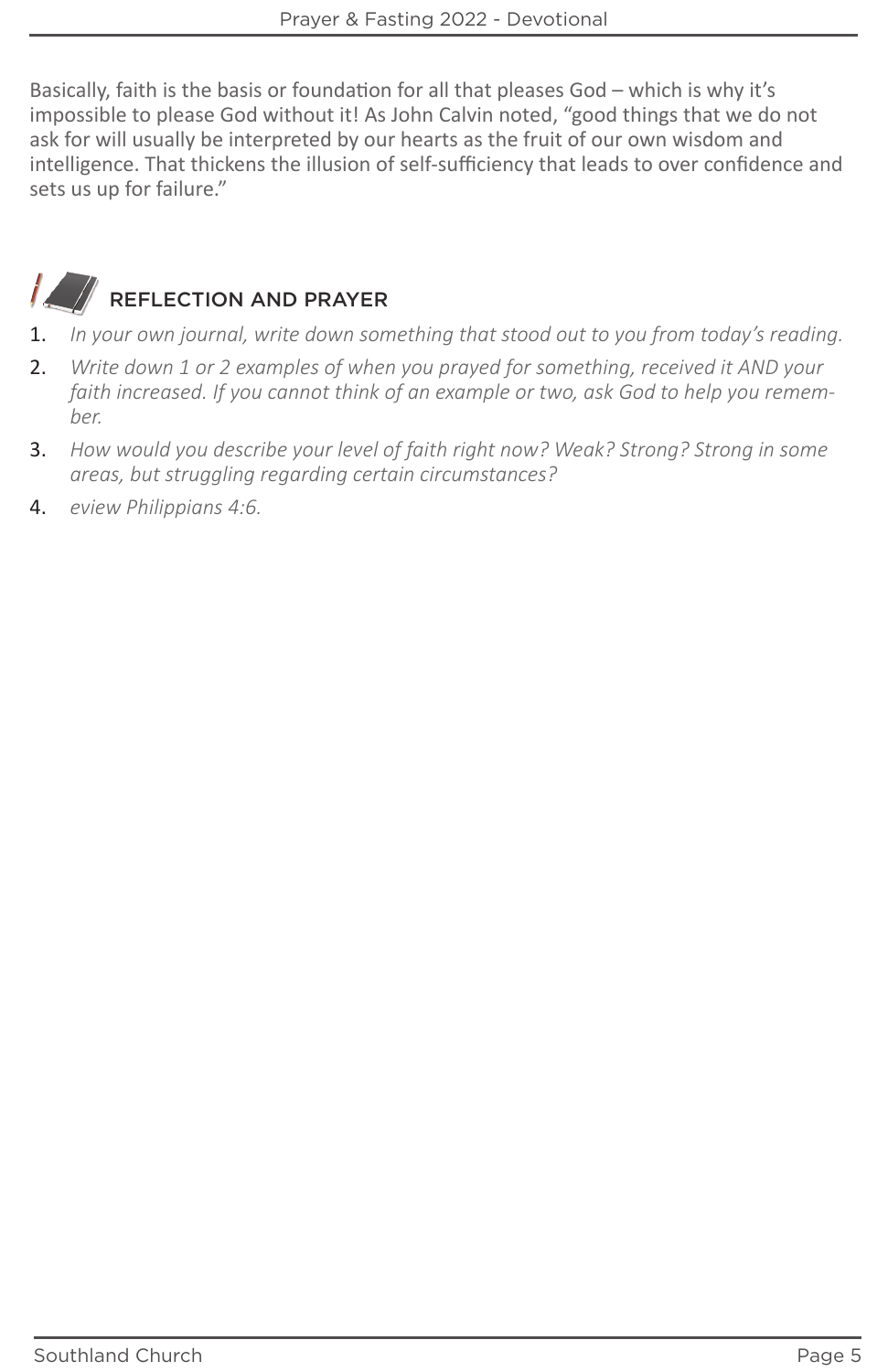### DAY 3 - WHY PRAY? TO LOVE AND FELLOWSHIP WITH GOD

Isn't it amazing that God himself desires to have you love him and be in fellowship with him? What a gift! May we not reject this gift in any way! There is a thread running through the entire Bible that highlights this truth. It's important to acknowledge this but even better is to take advantage of this offer AS MUCH as possible.

Early on in the Bible we're told that there were people such as Enoch. It says about him, Genesis 5:22, 24 (NIV) And after he became the father of Methuselah, Enoch walked with God 300 years and had other sons and daughters … Enoch walked with God; then he was no more, because God took him away. What a powerful description of someone who loved God! As it says in the New Testament, Hebrews 11:5 (NIV) By faith Enoch was taken from this life, so that he did not experience death; he could not be found, because God had taken him away. For before he was taken, he was commended as one who pleased God. What a legacy Enoch has left! Enoch was ultimately known not for what he did, but for his fellowship and love of God.

How can we love God in a way that also results in such a legacy? How can we walk with God? Again, this is where prayer comes in! We're going to look at many verses again in this section, but don't skip over them (this can become a poor habit). Let their words speak to you about God's invitation and expectation to love him through prayer!

David did pray for many things, yet a key thing he desired was to gaze on the beauty of the Lord. He described it this way, Psalm 27:4 (NIV) One thing I ask of the LORD, this is what I seek: that I may dwell in the house of the LORD all the days of my life, to gaze upon the beauty of the LORD and to seek him in his temple. In another place he prayed, Psalm 63:1 (NIV) Oh God, you are my God, earnestly I seek you; my soul thirsts for you, my body longs for you, in a dry and weary land where there is no water.

David saw prayer as one way to seek God, to know him, to be close to him. This is God's desire for ALL believers, not only for those who are more emotional or relationally inclined! The book of John affirms this, John 17:3 (NIV) Now this is eternal life: that they may know you, the only true God, and Jesus Christ, whom you have sent. Please note – it says that the goal is to know him, not simply to know about him. Would this describe your life? Prayer will help you reach this beautiful goal!

Consider how Paul points us to the same thing, 1 Corinthians 1:9 (NIV) God, who has called you into fellowship with his Son Jesus Christ our Lord, is faithful. Fellowship is a rarely used word but points to a close partnership. It is God's way of saying to us, "how I long to be close to you, to have you walk with me, just as men such as Enoch and David did." John doesn't hesitate to boldly proclaim, 1 John 1:3 (NIV) And our fellowship is with the Father and with his Son, Jesus Christ.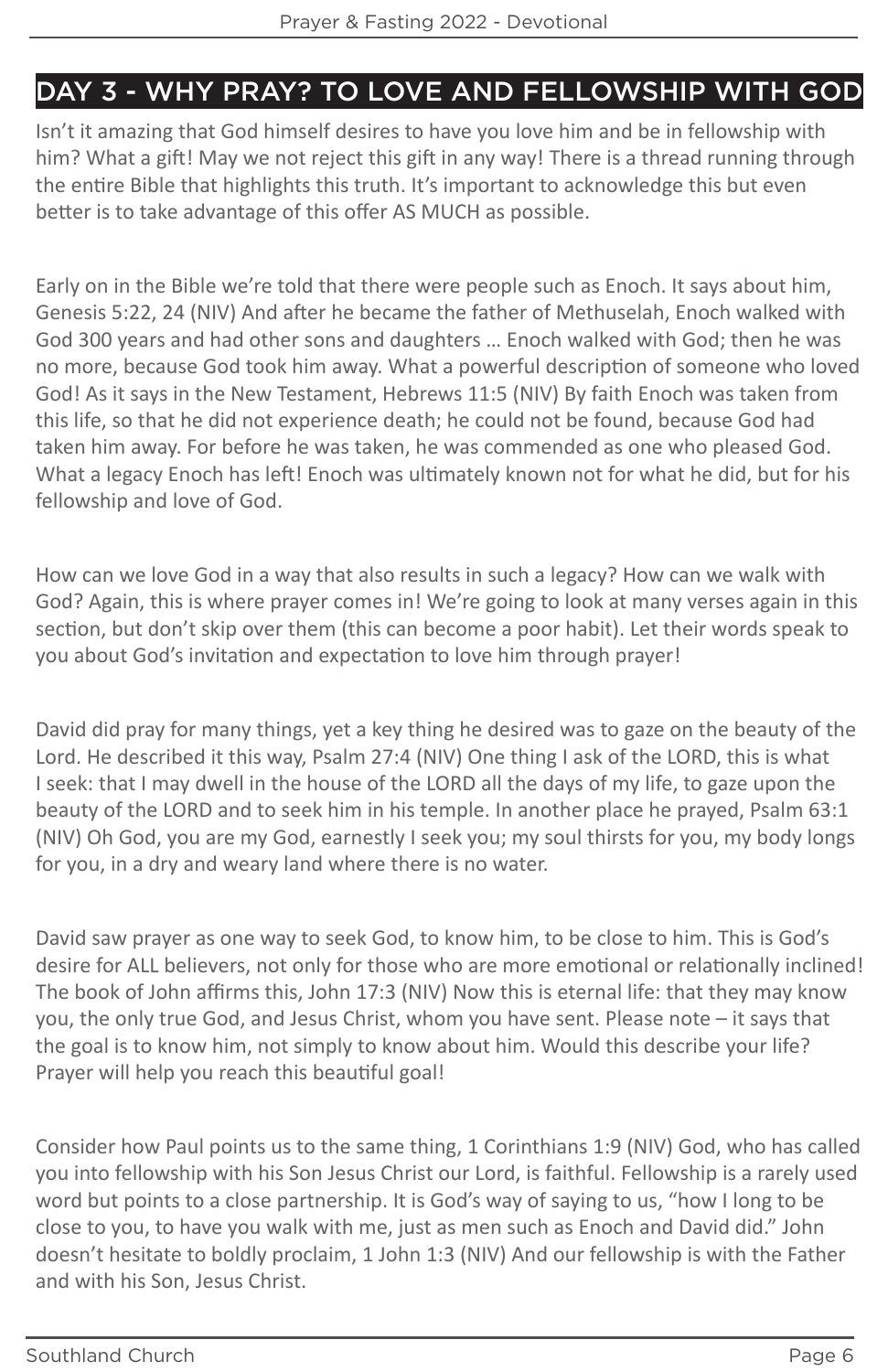This fellowship, found in prayer, is so powerful that people then begin to experience him. And this washes away doubts regarding his reality! Some struggle to get over doubts and think that simply studying more will help them believe. While study has its place, the strongest foundation will be built by tasting and seeing that the Lord is real and good!

Fellowship also adds joy to our lives. Peter said, 1 Peter 1:8 (NIV) Though you have not seen him, you love him; and even though you do not see him now, you believe in him and are filled with an inexpressible and glorious joy. This joy is one of the "bonus blessings" you'll receive when you love God and fellowship with him through prayer. Wow!

Jesus invites every believer and church to open the doors of their hearts so that he can meet with them. This is one of the gifts of prayer. As he declares to the church of Laodicea, Revelation 3:20 (NIV) Here I am! I stand at the door and knock. If anyone hears my voice and opens the door, I will come in and eat with that person, and they with me.

- 1. *In your own journal, write down something that stood out to you from today's reading.*
- 2. *oes your prayer time ever include simply loving God and fellowshipping with him? Describe what this looks like for you.*
- 3. *Ask God to show you anything that hinders you from fellowshipping with him. Write it down. Then respond with any necessary confession.*
- 4. *If something was revealed in Question 3, ask God to show you any steps you can take to move ahead in fellowshipping with God. This is a great goal to have!*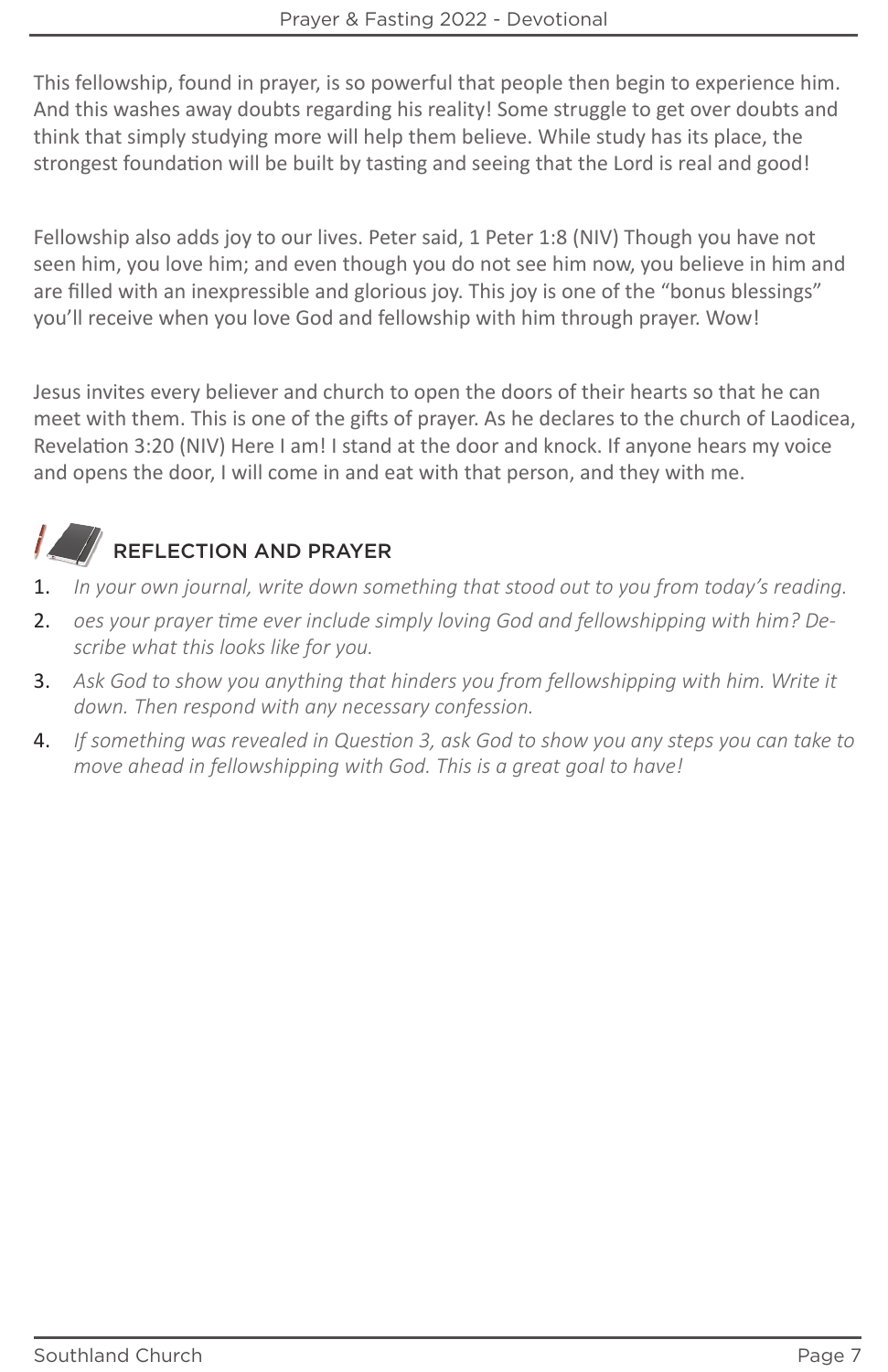### DAY 4 - WHY PRAY? TO CHANGE US

God's call in our lives is for us to change. It's clear throughout the Bible. While we do receive the gift of eternal life by grace, there is still work to be done. But what kind of work? The work of becoming more like Jesus!

God knew who would eventually belong to him and Paul informs us that one of God's goals for us is to be like Jesus. In his own words he declares, Romans 8:29 (NIV) For those God foreknew he also predestined to be conformed to the image of his Son, that he might be the firstborn among many brothers and sisters. Don't you think it would be honoring to God if we embraced one of his goals for us, to become more like Jesus? Of course!

But how do we change? Prayer certainly helps us in this regard, in two ways at least.

First: as we pray, our desires are replaced by his desires

One of the most amazing promises in the Bible proclaims, Psalm 37:4 (NIV) Delight yourself in the Lord and he will give you the desires of your heart. Wow! This is incredible! However, many get frustrated and conclude – "he doesn't give me the desires of my heart!" Well, the problem isn't with prayer but that our desires can be misguided.

Of course, some may not care and just give up on prayer. This is sad! But if we DO care about God's kingdom, we'll let him adjust our desires through prayer. This is a huge part of what it means to delight in the Lord. Isaiah, for example, was profoundly changed by his encounter with God in prayer. Take the time to reflect on what we're told,

Isaiah 6:1-7 (NIV) In the year that King Uzziah died, I saw the Lord seated on a throne, high and exalted, and the train of his robe filled the temple. Above him were seraphs, each with six wings: With two wings they covered their faces, with two they covered their feet, and with two they were flying. And they were calling to one another: "Holy, holy, holy is the LORD Almighty; the whole earth is full of his glory." At the sound of their voices the doorposts and thresholds shook and the temple was filled with smoke. "Woe to me!" I cried. "I am ruined! For I am a man of unclean lips, and I live among a people of unclean lips, and my eyes have seen the King, the LORD Almighty." Then one of the seraphs flew to me with a live coal in his hand, which he had taken with tongs from the altar. With it he touched my mouth and said, "See, this has touched your lips; your guilt is taken away and your sin atoned for."

Isaiah saw the holiness of God and immediately recognized his own sin and his desire became this – "God, make me holy. Take away my uncleanliness!" In the book of Philippians Paul says this about our desires, Philippians 2:13 (NLT) For God is working in you, giving you the desire and the power to do what pleases him. Where does this desire come from? In part, through prayer.

Second: as we pray, our perspective and understanding are exchanged for his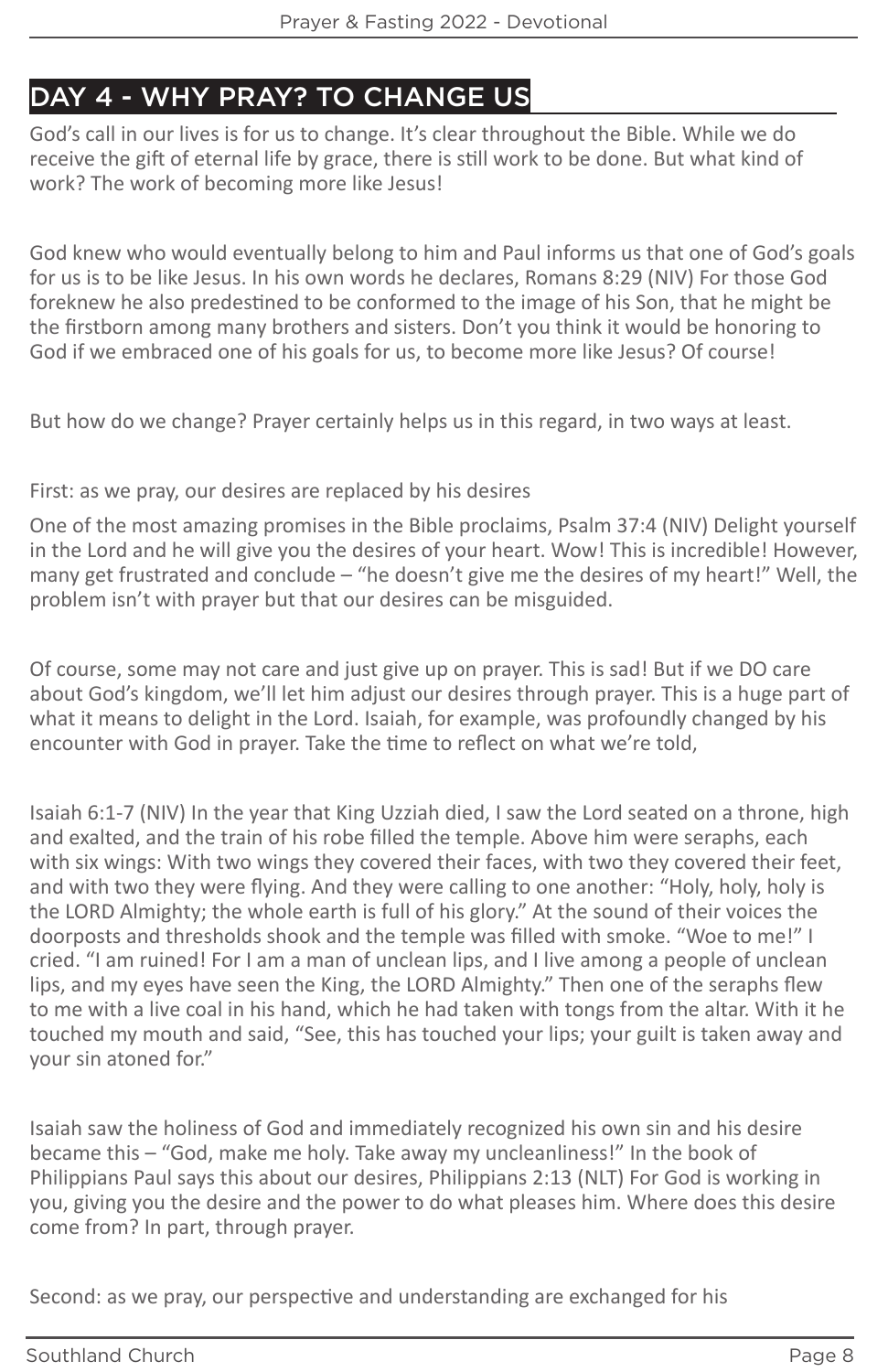In Psalm 73 you can read how David struggles with his perspective on the wicked. He said that they were calloused, proud, arrogant, mistreated people and have no regard for anyone else. And YET, they still prosper! David was envious and it seemed unfair to him.

We may feel the same! But then something happened in David's heart and mind. He says that all this troubled him greatly UNTIL, Psalm 73:17 (NIV) … I entered the sanctuary; then I understood their final destiny. Wow! Now that is the fruit of prayer!

David had been mad, frustrated and discouraged. Or in his own words, Psalm 73:21-22 (NIV) When my heart was grieved and my spirit embittered, I was senseless and ignorant; I was a brute beast before you. However, AFTER prayer he was restored to peace because God had given David a fresh perspective. How we all need this at times!

Another example can be found in the life of Peter. We're told in the book of Acts that Peter was praying at noon when he was suddenly confronted by a vision that challenged his thinking about Gentiles (non-Jews) in God's kingdom. Though he didn't fully comprehend the meaning of the vision instantly, God continued to orchestrate events to adjust his understanding and perspective. In fact, we can say that it was Peter's habit of prayer that led to this change and allowed him to be a significant part of God's purposes.

- 1. *In your own journal, write down something that stood out to you from today's reading.*
- 2. *Can you think of 1 or 2 times when you had a certain desire, but prayer changed your desire?*
- 3. *Spend some time writing down some of your strongest desires currently. Then spend some time in prayer and ask God – "God, are these desires that I have your desires? Is there anything you would like to say to change my perspective or understanding?"*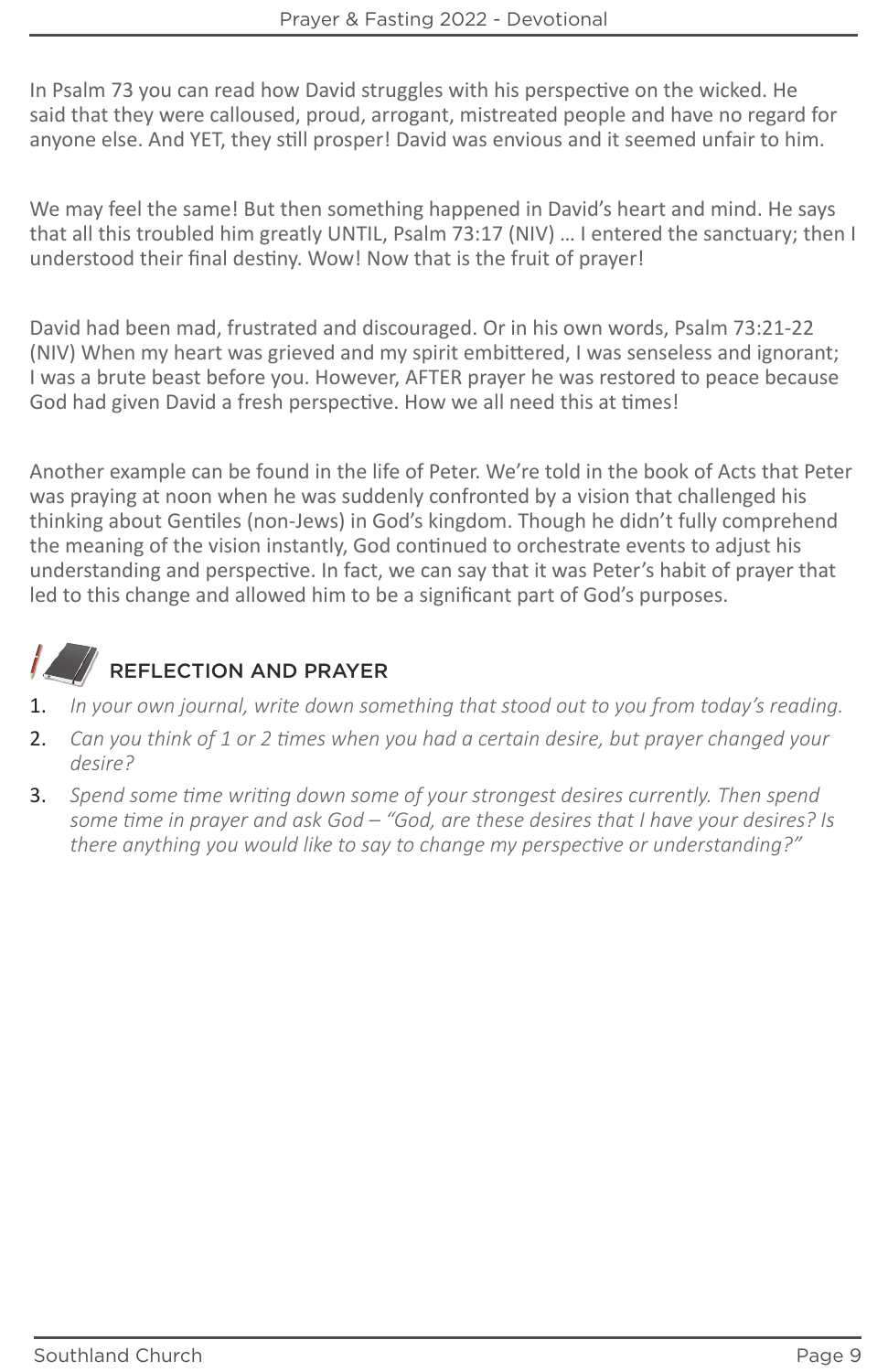### DAY 5 - WHY PRAY? TO HELP US RESIST TEMPTATION

Becoming a follower of Jesus does not eliminate temptation from our lives! Certainly you've already discovered this reality. Jesus himself was perfect, yet even he was tempted. The author of Hebrews reveals this about him, Hebrews 4:15 (NIV) For we do not have a high priest who is unable to sympathize with our weaknesses, but we have one who has been tempted in every way, just as we are – yet was without sin.

Paul was also tempted. He admits, 1 Corinthians 7:9 (NIV) Who is weak, and I do not feel weak? Who is led into sin, and I do not inwardly burn? We can be encouraged that our temptations to sin are not unusual. Paul further noted, 1 Corinthians 10:13 (NIV) No temptation has seized you except what is common to man. It certainly doesn't help if we scold ourselves when we're tempted! God knows that we carry this burden.

However, while temptation IS common, sin is to decrease in our lives! We're to "grow up." Or as Peter tells us, 1 Peter 2:2 (NIV) Like newborn babies, crave pure spiritual milk, so that by it you may grow up in your salvation … Growing up in our salvation includes learning to say "no" to the many temptations we face.

Prayer – praise God! – can assist us in resisting temptation. This is why Jesus told his disciples in the garden before his suffering and death, Matthew 26:41 (NIV) Watch and pray so that you will not fall into temptation. The spirit is willing, but the body is weak. They would be facing a great test as their teacher, leader and friend was to be taken away from them! Nevertheless, the boldness they required to keep from yielding to fear was at their disposal, IF they kept watch and in prayer.

This is due to the fact that all we need to resist temptation is found in abiding in Jesus. We saw in Hebrews that Jesus was also tempted yet it concludes that he "was without sin." Paul even tells us that not only is sin common, but adds, 1 Corinthians 10:13 (NIV) And God is faithful; he will not let you be tempted beyond what you can bear. But when you are tempted, he will also provide a way out so that you can stand up under it. What a promise!

It's not an overstatement to say that when we give in to temptation it's a reflection of our need to grow in prayer. While the disciples ended up failing in the garden, they did learn. Later on Luke records an incident in Acts in which Peter and John had been arrested by the Sanhedrin (the religious leadership of the time) for proclaiming to people that Jesus had risen from the dead (see Acts 4:1-3). After threatening them, the Sanhedrin released them with the instruction not to speak about Jesus.

How did they handle this order to be quiet? It would've been tempting to obey! Well, they turned to prayer and overcame this temptation! Consider their prayer request, Acts 4:29-30 (NIV) Now, Lord, consider their threats and enable your servants to speak your word with great boldness. Stretch out your hand to heal and perform miraculous signs and wonders through the name of your holy servant Jesus.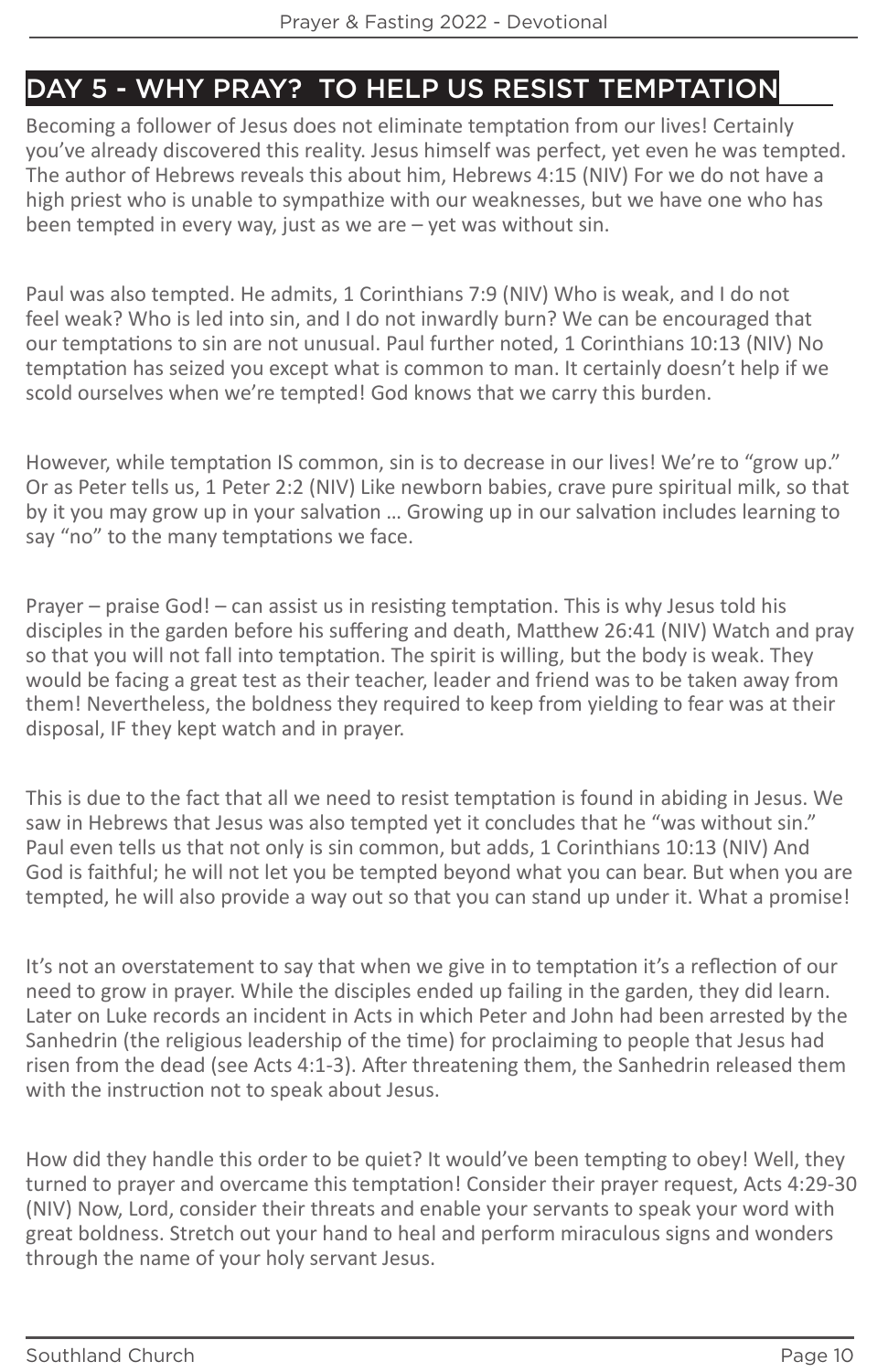#### $\mathcal{L}$ REFLECTION AND PRAYER

- 1. *In your own journal, write down something that stood out to you from today's reading.*
- 2. *Write down 1 or 2 examples of when you were tempted, but you turned to prayer and were able to avoid falling into sin. Ask God to help you remember any examples.*
- 3. *What temptation or temptations are common in your life right now? Spend some time in prayer. Ask God to help you overcome. You can also ask him for perspective on why you have the struggle and any steps you can take to help you overcome.*
- 4. *Memorize Matthew 26:41.*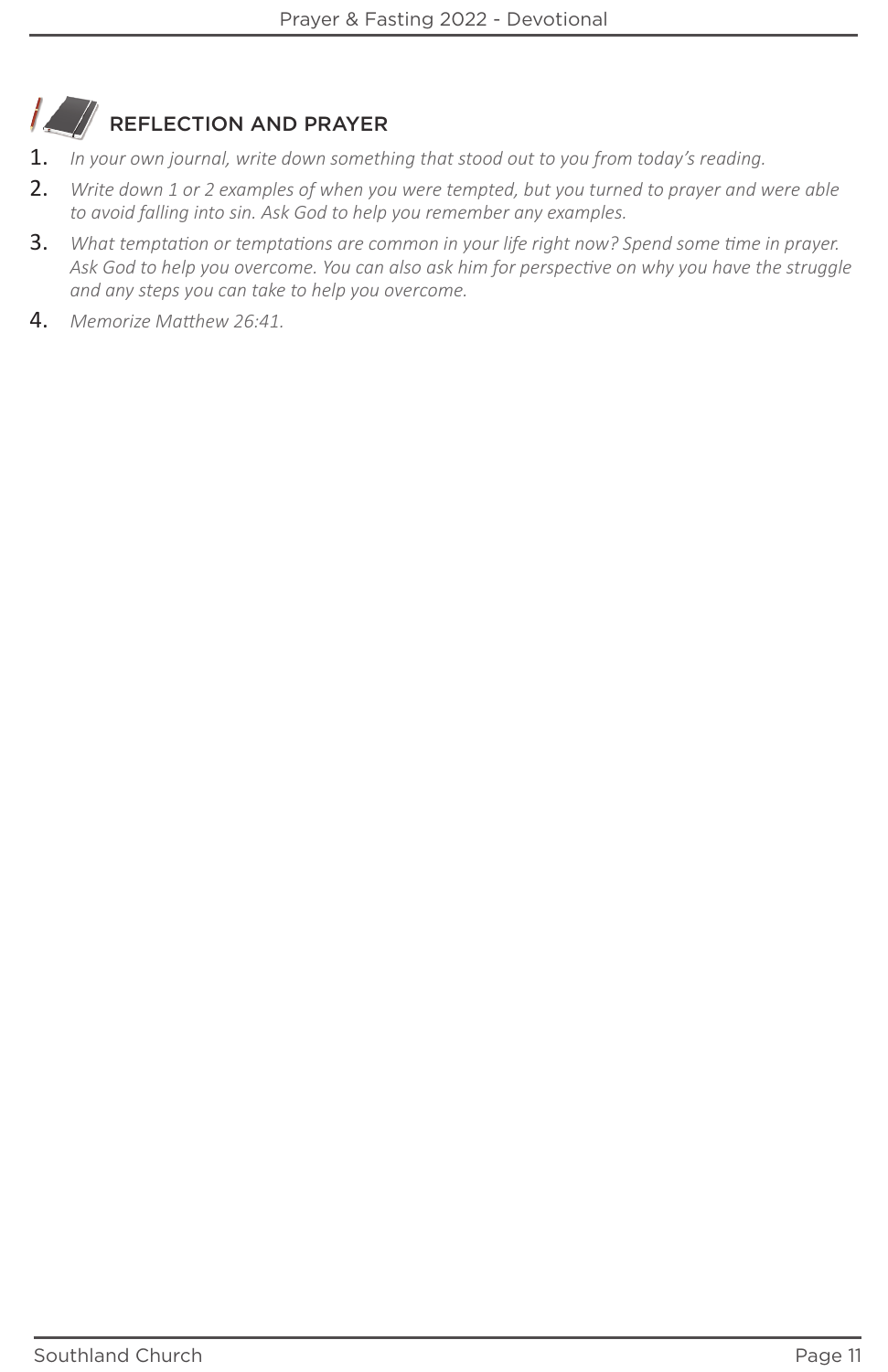### DAY 6 - WHY PRAY? TO STRENGTHEN US FOR BATTLE

In Ephesians Chapter 6 Paul teaches about spiritual warfare. Why? Because every person is in a spiritual battle, whether they acknowledge it or not. It's a part of being human! Of course, we don't want to lose any battles. Losing is hard and the consequences can be severe!

To win such battles, Paul challenges and teaches us, Ephesians 6:10-11 (NIV) Finally, be strong in the Lord and his mighty power. Put on the full armor of God so that you can take your stand against the devil's schemes. Paul then explains that the armor consists of things such as: truth, righteousness, faith, salvation, etc.

In fact, these are the glorious riches he refers to in Chapter 3 of the same book of the Bible, which make us strong. He says, Ephesians 3:16 (NIV) I pray that out of his glorious riches he may strengthen you with power through his Spirit in your inner being.

Really, it's often in prayer that we access these "riches" that help us battle. No wonder prayer is so important! For example, consider the degree to which joy can help us stand strong. As one Old Testament leader proclaimed, Nehemiah 8:10 (NIV) Do not grieve, for the joy of the LORD is your strength. It's God's joy that can give us life and energy, allowing us to carry on and persevere in the battle.

What about hope? This is another treasure that is given to us in prayer. Everyone has experienced the truth that, Proverbs 13:12 (NIV) Hope deferred makes the heart sick … Jeremiah the prophet further linked hope and strength when he said, Lamentations 3:18 (NIV) My strength and my hope have perished from the LORD.

When we go to prayer, suddenly we can be filled with the power of God again! Paul refers to such a filling when he prays, Romans 15:13 (NIV) May the God of hope fill you with all joy and peace as you trust in him, so that you may overflow with hope by the power of the Spirit. Did you notice what it says? You can OVERFLOW with hope by the power of the Spirit. Is not such a person ready for battle then?

The Bible and many believers throughout history testify to the same thing – the battle belongs to the Lord and we're accessing his power WHEN we engage in lives of prayer! We receive all the glorious riches which we need for life and godliness through abiding in Jesus, which is always enhanced by prayer.

Why wouldn't we go to him for this help? Why not become a person who is a victor in Jesus? This is possible for those who are both new and maturing in their faith.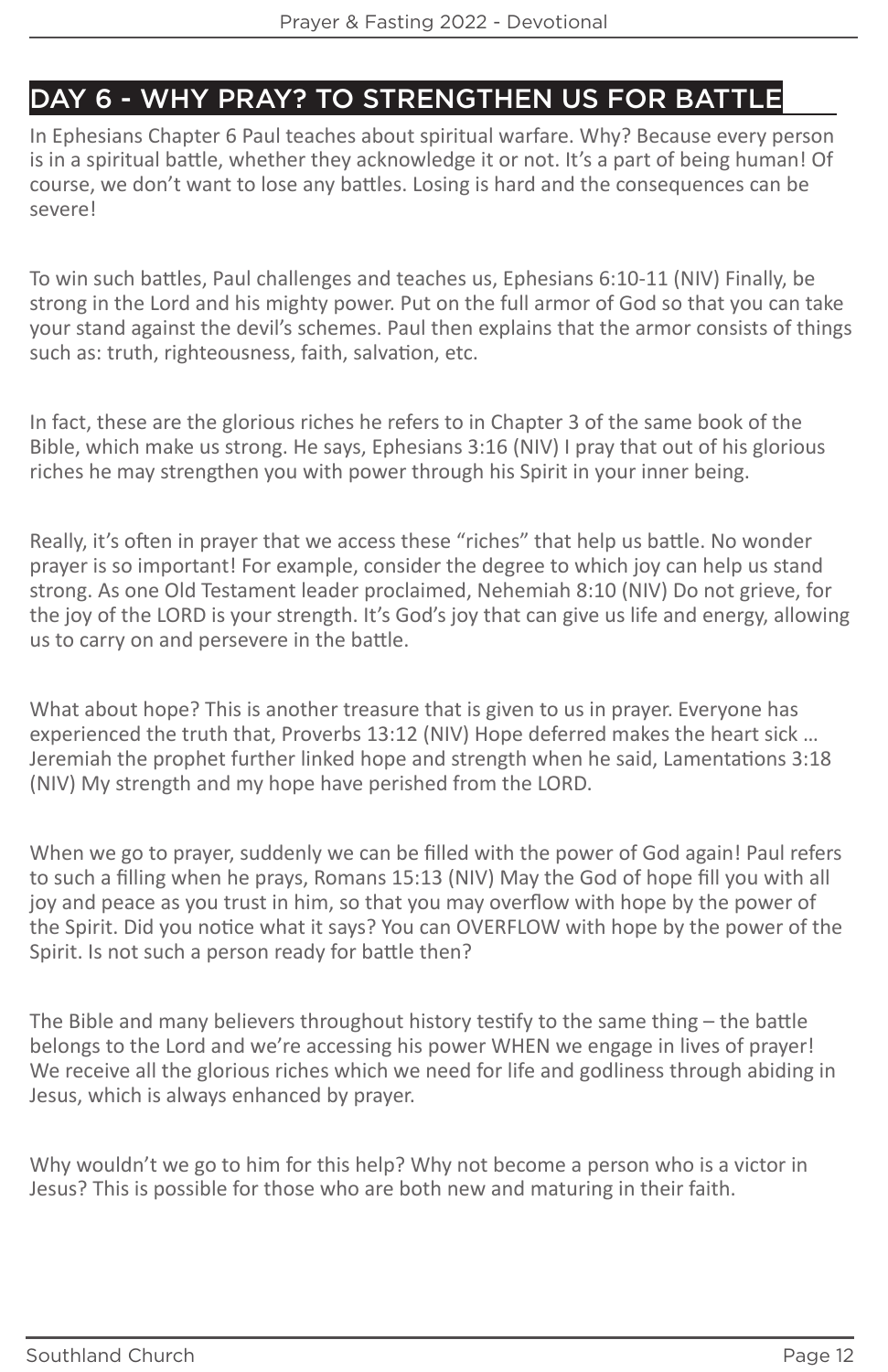After describing everything we're to hold on to in the spiritual armor passage of Ephesians Chapter 6, Paul ends by telling us how to do it: pray, pray and pray (see Ephesians 6:18-19). It would be very prideful and foolish of us to try to win the battle any other way. Finally, we also know that Jesus received his own strength from prayer, as we're told that, Luke 5:16 (NIV) … Jesus often withdrew to lonely places and prayed.



- 1. *In your own words, write down something that stood out to you from today's reading.*
- 2. *Is there anywhere in your life right now that feels like a spiritual battle, where you're under attack? This could be at home, at work, in your extended family, in your areas of ministry. Ask God to reveal to you anything you might be missing. Write down whatever you sense. If you're married, ask your spouse the same questions.*
- 3. *Do you feel weary or discouraged? Are you ready for further battles? Spend some time in prayer, asking God to strengthen you. As you pray, choose to believe that God will answer this prayer according to his will.*
- 4. *Review Matthew 26:41.*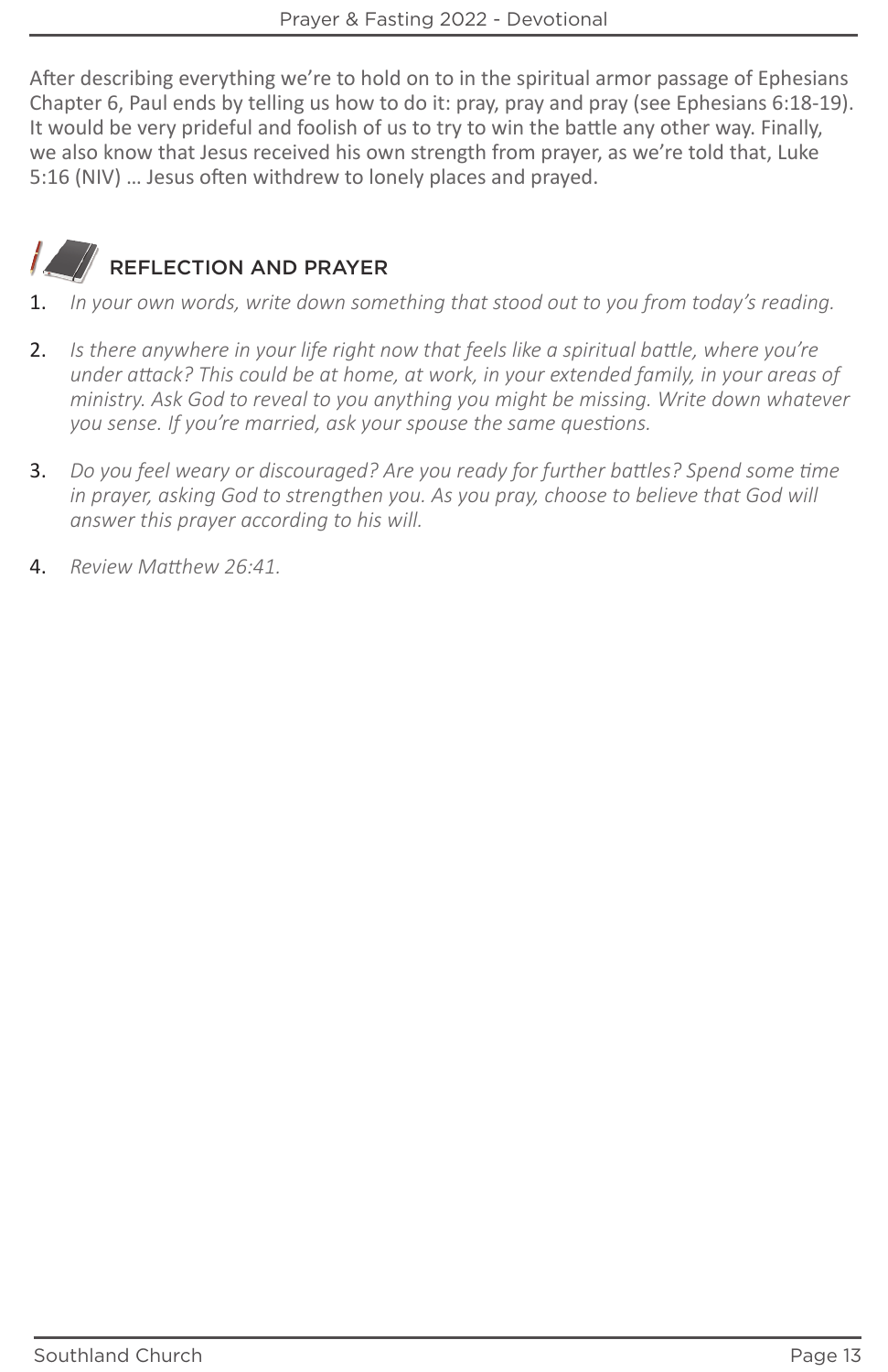### DAY 7 - WHY PRAY? TO ACTIVELY PARTICIPATE IN KINGDOM ADVANCEMENT

If we believe that God is sovereign, why bother praying? Many believers have wrestled with this question. Thankfully, there is a clear biblical answer. And this answer is linked to God's original plan when he created Adam and Eve.

God gave Adam and Eve dominion over the entire earth, including animals (see Genesis 1:26-27). The early parts of our Bibles really emphasize this truth. Even in the Psalms we read about humanity that, Psalm 8:6-8 (NIV) You made him ruler over the works of your hands; you put everything under his feet: all flocks and herds, and beasts of the field, the birds of the air, and the fish of the sea, all that swim the paths of the seas. The Hebrew word translated "ruler" here indicates that Adam, Eve and their descendants were God's managers.

Another passage reveals, Psalm 115:16 (NIV) The highest heavens belong to the LORD, but the earth he has given to man. Here the Hebrew word translated as "given" means "to assign." God didn't give away ownership of the earth BUT he did assign responsibility to humanity to govern it. What a responsibility! Therefore, Adam and Eve were to represent the will of God on earth. Therefore, how things went on earth, for better or worse, largely depended on the offspring of Adam and Eve.

This is why Jesus taught his disciples to pray that God's kingdom would come. Such prayer is connected to the responsibility of humanity to be God's managers on earth. In fact, there are MANY specific prayers that relate to this responsibility!

Doesn't Jesus tell us to ask for daily bread, even though he knows our needs before we ask? Didn't Jesus tell his followers to ask for laborers to be sent into the harvest, yet the Lord of the harvest would desire this even more than we do? Didn't Paul ask for prayer that the Word would spread rapidly (see 2 Thessalonians 3:1), even though God was planning this?

What about the ministry of Elijah? If you read 1 Kings Chapters 17 and 18, you'll see how God used him. For example, Elijah prayed seven times for rain to come after a sevenyear drought. The book of James mentions this occasion as well and we know from that account that not only did Elijah's prayers bring rain, they had also stopped the rain three years earlier!

Of course, God's will is always for his power and wisdom to be revealed, yet it took Elijah's prayers to fulfill this will before the Israelites and king Ahab. As James proclaims, James 5:17-18 (NIV) Elijah was a man just like us. He prayed earnestly that it would not rain, and it did not rain on the land for three and a half years. Again he prayed, and the heavens gave rain, and the earth produced its crops.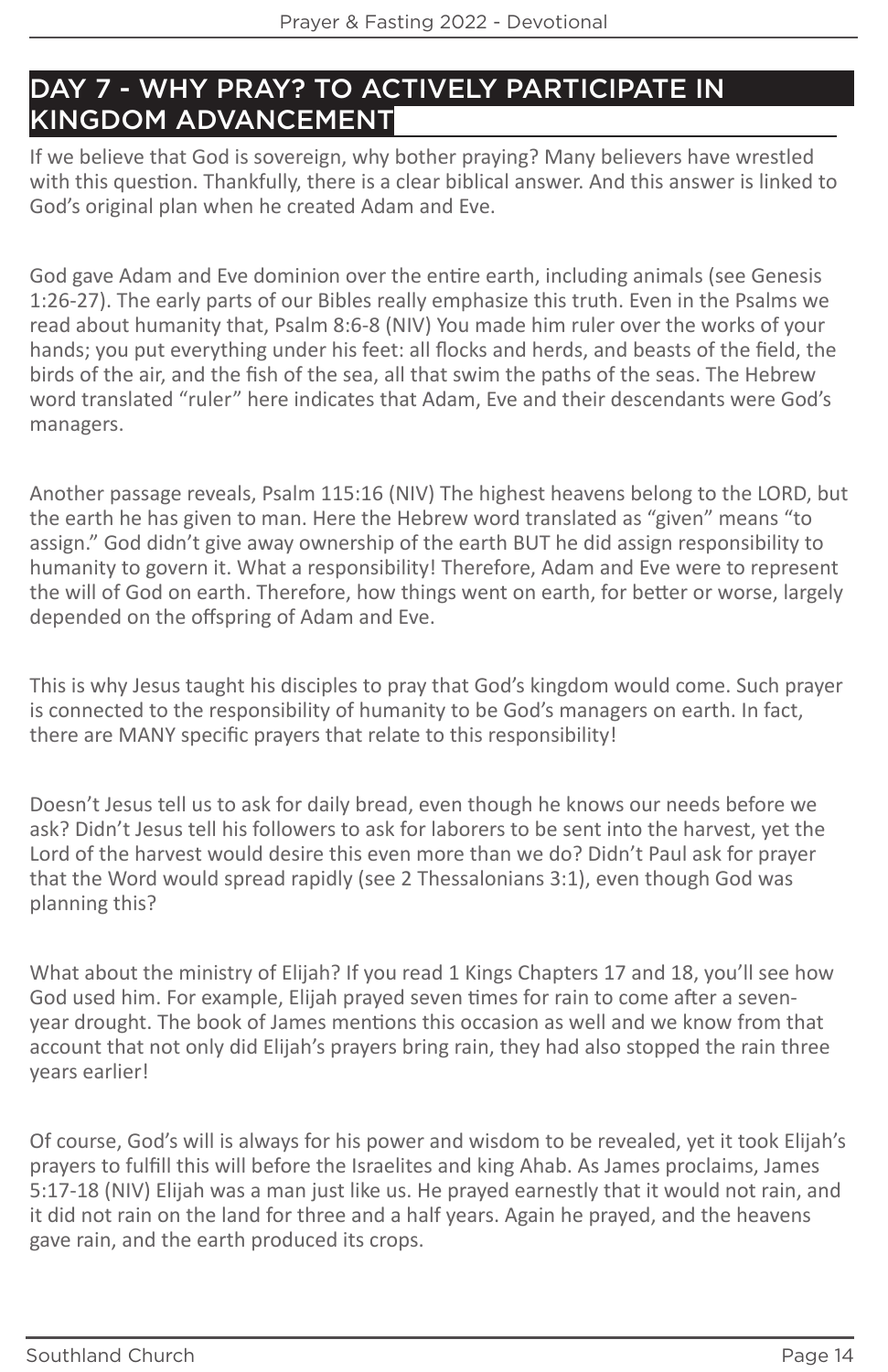What about Abraham's insistent prayer for God's mercy on Sodom and Gomorrah? This had an impact, in that Lot and his family were spared. There are many, many examples in the Bible of prayer advancing God's kingdom and purposes. Moses, Daniel, Paul, Peter, Jeremiah – they all noticed that prayer is the responsibility of God's people in connection with the original call of humanity to be managers or stewards on earth. What a privilege!

Will we participate in this work more actively? Will we do our part? It's clear that our prayers do make a difference. Many wonder – what is my purpose? Well, prayer is a huge part of the answer! Praise God!



- 1. *In your own journal, write down something that stood out to you from today's reading.*
- 2. *Spend some time reflecting on this question. If God's kingdom advances, what would this look like in your life, your home, your church and your community? Write down a list.*
- 3. *Look at the list you created in Question 2. Systematically spend some time praying for God's kingdom to come in these areas. Try to extend this prayer time. If you're unsure how to pray, ask the Holy Spirit to help you.*
- 4. *Contact another believer and ask them how they feel God's kingdom could come increasingly in their life. Then pray for their request.*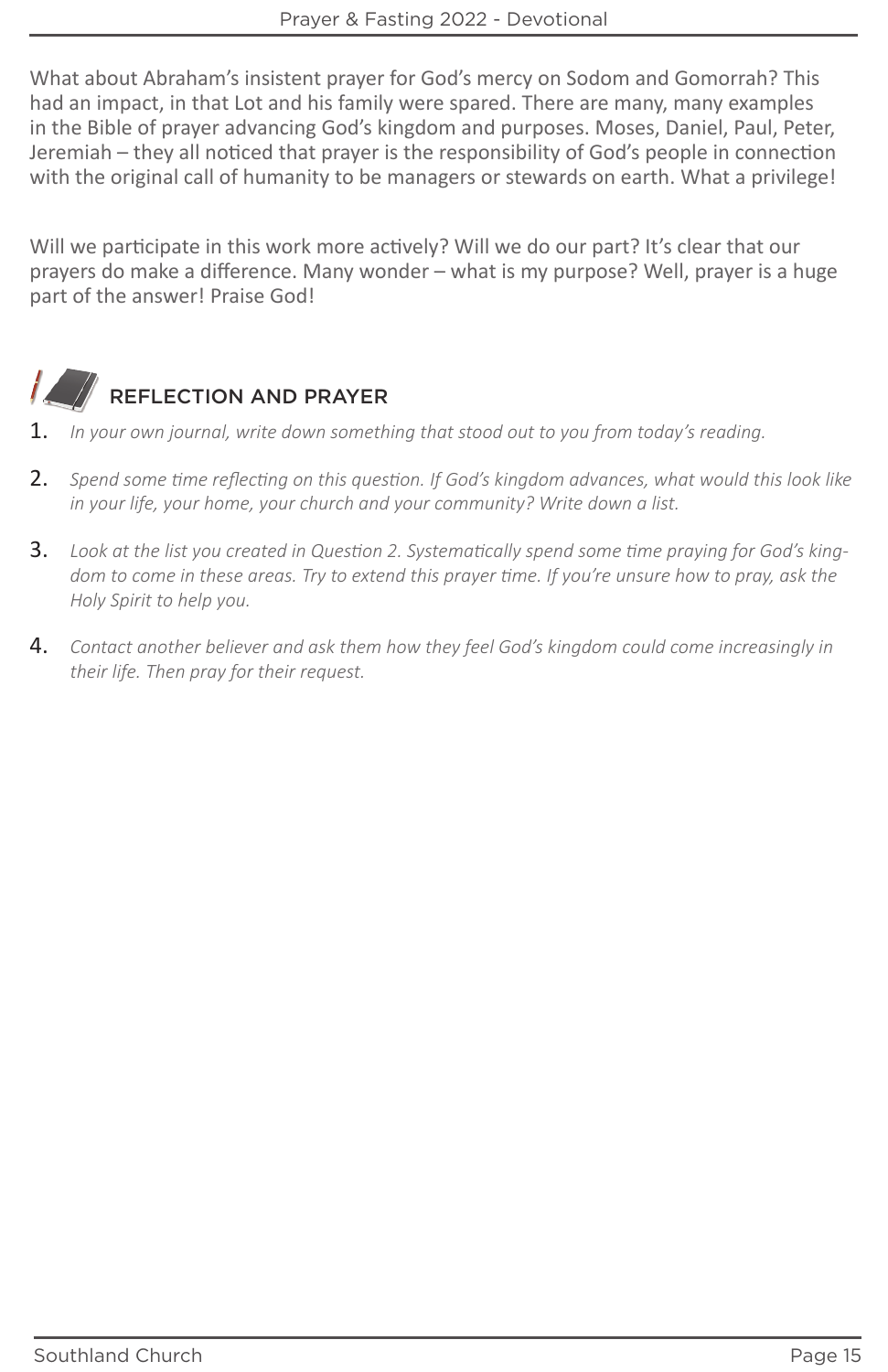### DAY 8 - WHY PRAY? TO RECEIVE SPECIFIC DIRECTION FOR LIVING AND MINISTERING

Yesterday, we saw that prayer can advance God's kingdom. Again, praise God for this incredible opportunity! Today, we focus on the reality that at times we need to take specific actions in obedience to God, as we live and minister.

But what actions? Life is full of opportunities, challenges, and demands. Do you ever feel crushed by how much you have to do? Do you ever feel paralyzed by the possibilities? Thankfully, prayer has also been given to us to sort through the options. As soldiers of Jesus (2 Timothy 2:3) we have somewhere to go to receive marching orders.

We need to be humble and admit that we're not omniscient (all knowing), like God. Even Elijah, who we mentioned yesterday, first heard from God about the plans for no rain and then for a return of rain. Yes, he had to pray to advance God's cause, but it wasn't his idea in the first place.

In fact, it becomes perfectly clear in the next chapter who it is that's directing the entire operation. We read that, 1 Kings 18:1 (NIV) After a long time, in the third year, the word of the LORD came to Elijah: "Go and present yourself to Ahab, and I will send rain on the land"

This habit and necessity of receiving direction for life and ministry is highlighted frequently in the Bible. If it's in there, book after book, may it also be in our lives! Peter ended up being open to ministry to the Gentiles because of God's specific direction in his life. What if he hadn't been praying or open to specific direction? Yes, God still would have accomplished his purposes, but what a loss it would have been for Peter!

And what about Phillip? The angel of the Lord told him to leave a very successful ministry among the Samaritans and go to the desert. We're told, Acts 8:26 (NIV) Now an angel of the Lord said to Philip, "Go south to the road – the desert road – that goes down from Jerusalem to Gaza." Philip didn't even know what he was to do or who he was to meet!

Well, Philip ends up meeting one man! Seriously? That's it? He leaves a successful ministry for that? Of course, what he didn't know beforehand is that this one man – an Ethiopian eunuch – would go ahead and impact an entire continent (Africa). Aren't we glad that Philip was willing to obey?

What human being could possibly think that they would be wise enough to know the best course for God's kingdom to take? Only an arrogant one! And how about Paul? He wanted to minister in the province of Asia and Bithynia – but the Spirit of Jesus said, "No." Really? Yes, really.

Once again we end up seeing tremendous divine wisdom in this step. Paul and his group obeyed and went down to Troas. During the night, Paul had a vision to go to Macedonia instead (Europe). And much fruit was borne there in the immediate and long-term! Oh the wisdom of God! However, for this wisdom we need to receive specific directions from the Spirit himself. And for that, we'll need to hear his voice in prayer.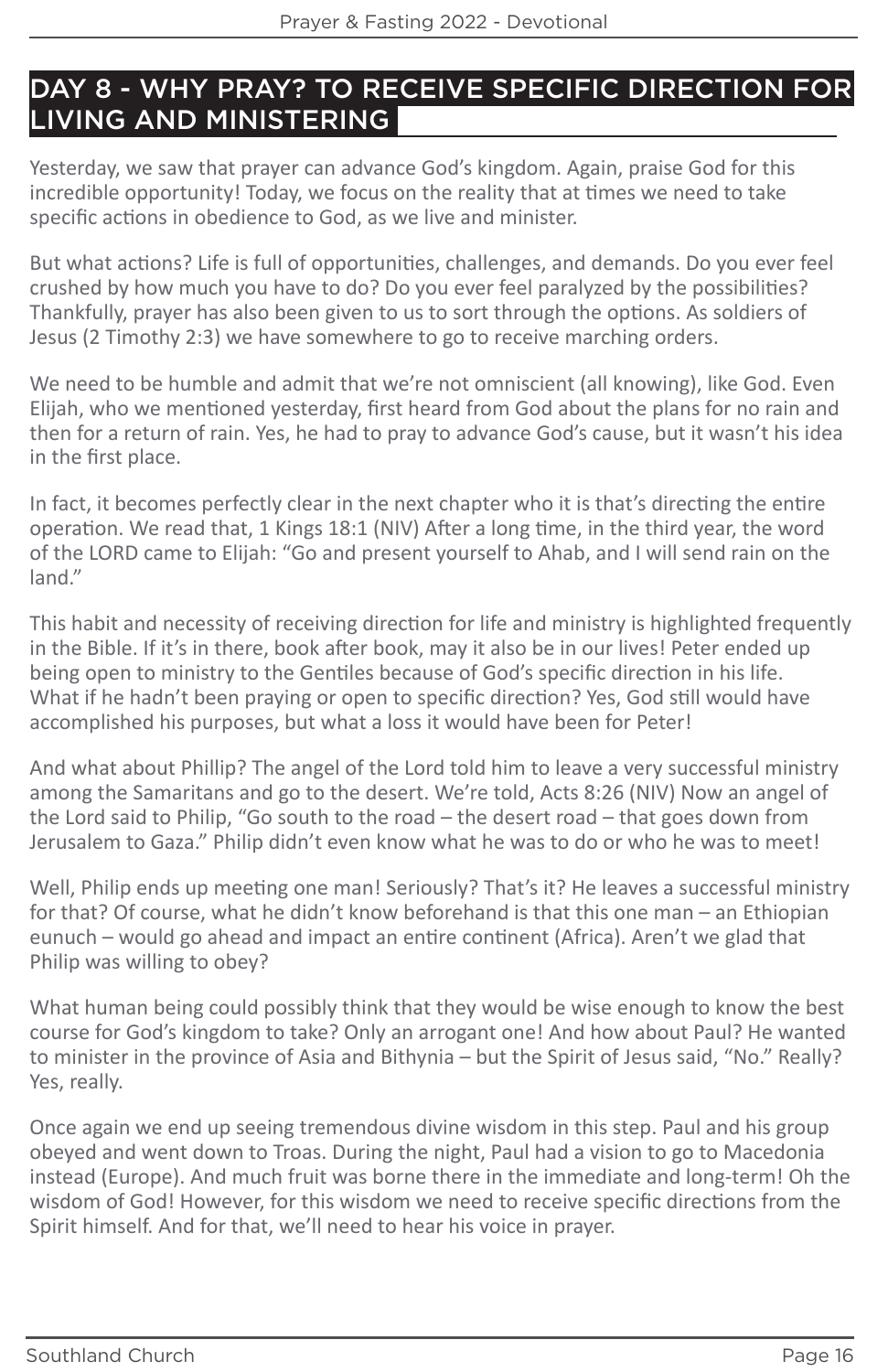- 1. In your own words, write down something that stood out to you from today's reading.
- 2. Write down 2 or 3 examples of when God gave you specific direction in prayer. Spend some time thanking him for speaking to you in prayer.
- 3. Ask 1 or 2 other believers to share when they have followed God's specific direction in prayer. It is important that we rejoice with others! This can also serve to spur one another on for further prayer.
- 4. Do you feel like you're stuck on making a decision? If yes, write the decision down on a piece of paper and then put this paper somewhere where you will see it daily. Invite God to fill the paper up with his thoughts and direction.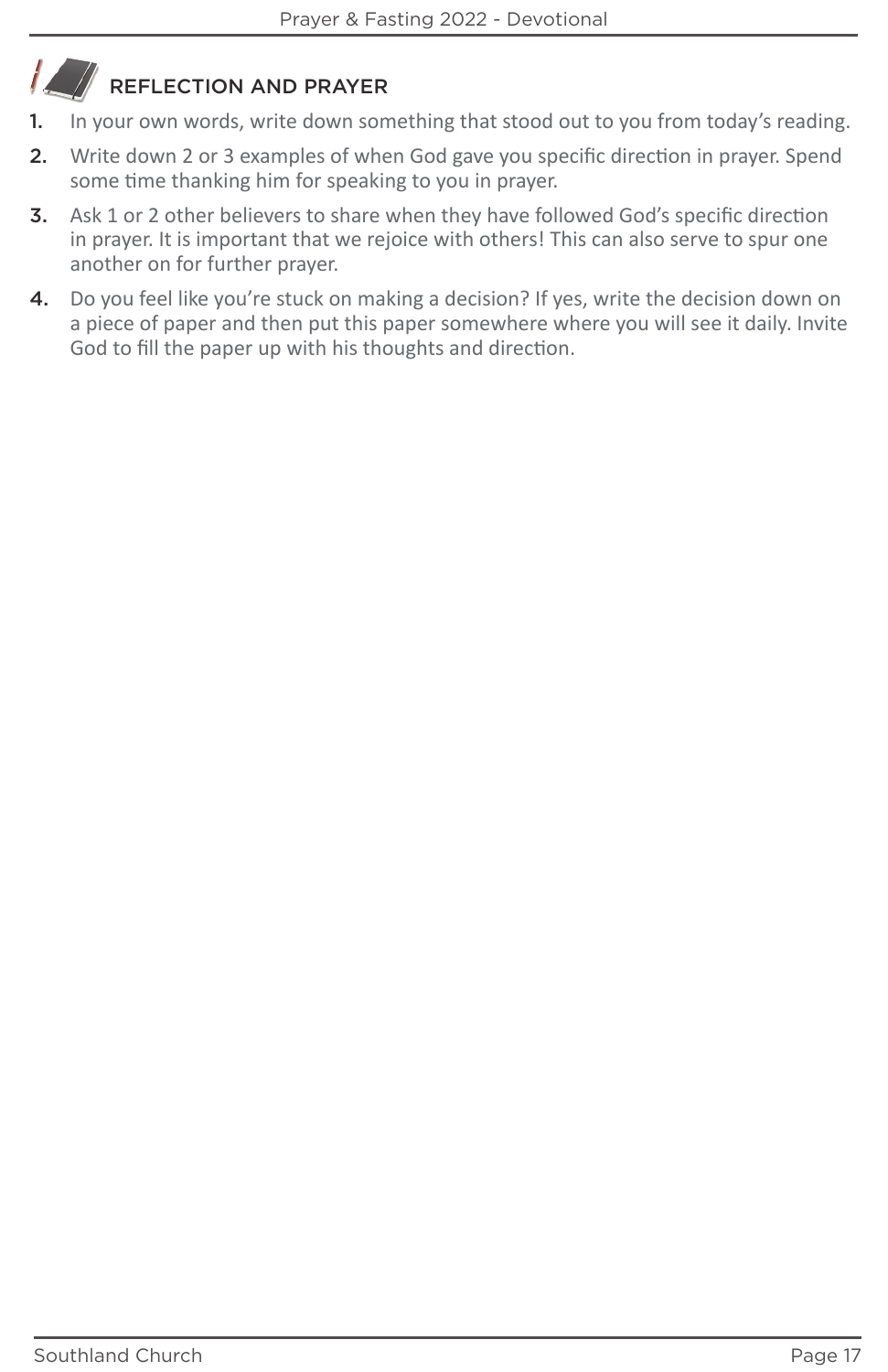### DAY 9 - WHY FAST? FASTING STRENGTHENS US AS WE **BATTLE**

 *There are things in our lives that we KNOW are God's will (i.e. the salvation of loved ones; good marriages; revival of churches; freedom from bondages; etc.) And we also know that God promises to do many things for us. This is one of the reasons why we praise him! YET aren't we tempted to just sit back and wait for him to do it all?*

*But nothing happens! Things fall apart around us! We become disappointed, disillusioned or even angry with this God who appears to do nothing. But God never intended for us to let him do all the work. No! He has set up his kingdom to work in such a way that we have to cooperate with him. This is a partnership – right from Genesis on!*

*Here's a vital truth - God will NOT do our part and we CANNOT do his part. Some blessings he has chosen to give us only if his people rise up as partners in prayer and fasting. Further,*  when we're trying to battle for restoration in a poor marriage or a lost child, remember that *there are demonic forces involved as well.*

*Satan has always been after those who belong to God and are attempting to thwart his plans. Remember the first family? Cain killed Abel. Since that point, there's been a war going on that we're called to engage in.*

*So, what are we to do? God's Word says, James 4:7 (NIV) Resist the devil, and he will flee from you. Yes, there is a time to wait on God, but there is also a time to RESIST. And how can we resist? With God's divine weapons. Paul tells us, 2 Corinthians 10:3-4 (NIV) For though we live in the world, we do not wage war as the world does. The weapons we fight with are not the weapons of the world. On the contrary, they have divine power to demolish strongholds.*

*We need to use divine weapons such as prayer, inner healing, deliverance, and confession. Then there are the gifts of the Spirit, such as prophecy and words of knowledge. But what about fasting? Yes, fasting is also a weapon that God has given us!*

*In a previous lesson, we saw that when the disciples asked Jesus why they could not drive out the demons in a boy, he replied, Matthew 17:21 (NIV) But this kind does not go out except by prayer and fasting. But why does fasting work? Why has God set it up this way?*

*God's strategy is in part found in these words of Paul, 1 Corinthians 1:27-29 (NIV) But God chose the foolish things of the world to shame the wise; God chose the weak things of the world to shame the strong. He chose the lowly things of this world and the despised things- -and the things that are not--to nullify the things that are, so that no one may boast before him.*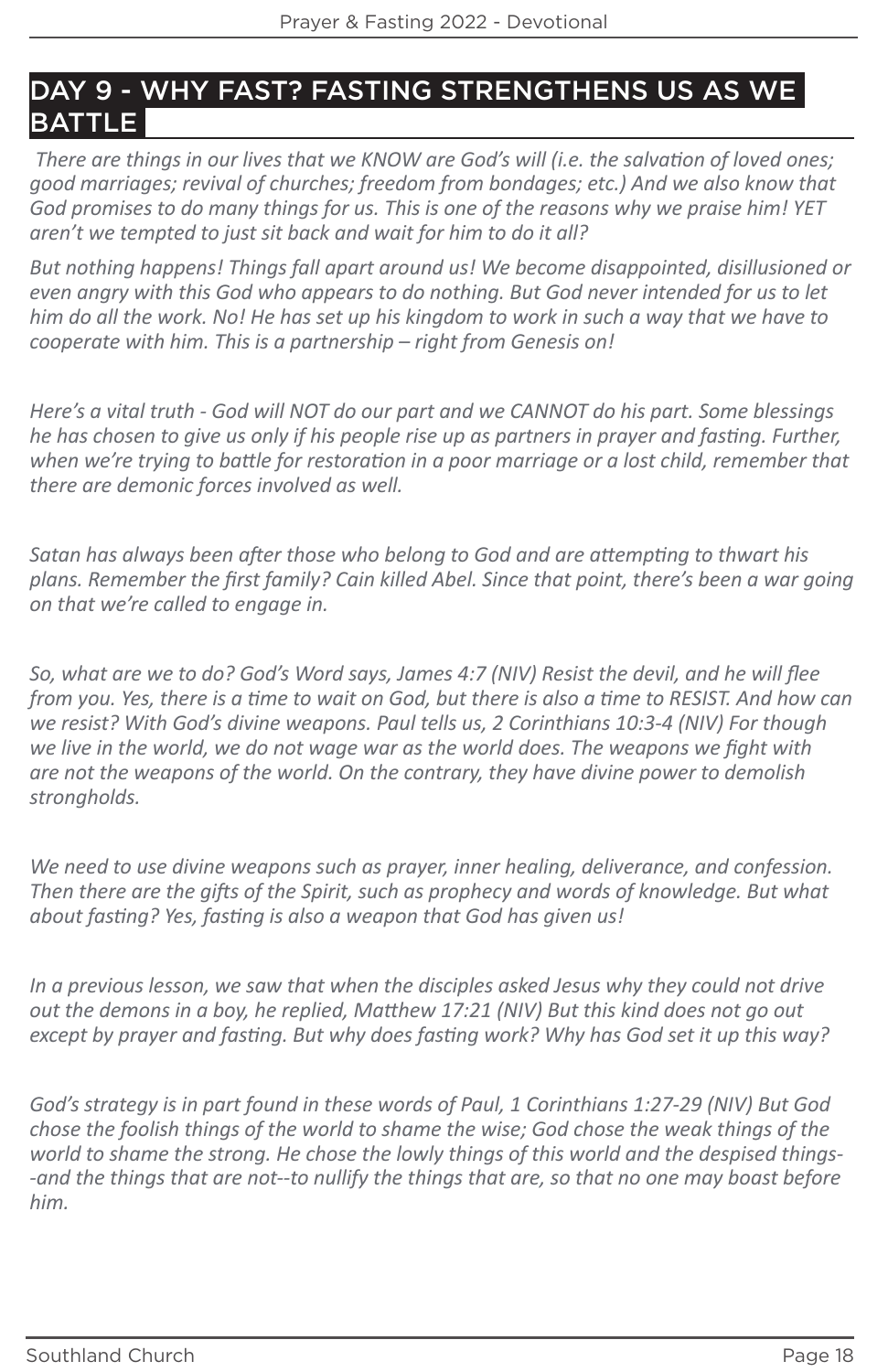*In our intellect (and sometimes pride!) we may think – I can battle when I'm strong. But there's a problem with this! We then try to take the credit. Or people who feel less capable naturally conclude that they cannot resist the devil. Instead, God has set it up so that we win in our weakness. And does fasting make us feel weak? For sure!*

*May we increasingly have the attitude of Paul, 2 Corinthians 12:9 (NIV) … my power is made perfect in weakness. Therefore I will boast all the more gladly about my weaknesses, so that Christ's power may rest on me. As one leader who works with the persecuted church around the world has said – they have much power for ministry because of both their poverty and their persecution. Both make them feel weak, so they rely on God!*

*Fasting then is effective because it's voluntary weakness, rather than involuntary weakness. Can we embrace this way of the Master, Jesus? Can we accept that this can be something very useful in our lives? Did we know that Paul fasted OFTEN? (see 2 Corinthians 11:27) And did we know that fasting and humility are linked? We see this in the story of Ezra in the Bible. We read that, Ezra 8:21 (NIV) There, by the Ahava Canal, I proclaimed a fast, so that we might humble ourselves before our God and ask him for a safe journey for us and our children, with all our possessions.*

*And praise God, when we humble ourselves in voluntary weakness by fasting, God pours into us the grace to conquer! Then we move from the natural into the supernatural life! 1 Peter 5:5 (NIV) God opposes the proud but gives grace to the humble. This, of course, is not intended for some kind of spiritual elite (there is NO such thing!), but for ALL believers. Again, praise God for giving us all we need!*

- 1. In your own journal, write down something that stood out to you from today's reading.
- 2. What battles are you facing, where God's will is not being done? Or do you know others who are facing a battle like this? Write down a description of what's happening.
- 3. Wrestle with this question are you willing to fast to fight this battle? Don't be rash in your response. Write down your feelings about fasting, your concerns, any reluctance or even if you're excited about the possibility. Invite God to speak to you about what you write.
- 4. Memorize 2 Corinthians 10:3-4.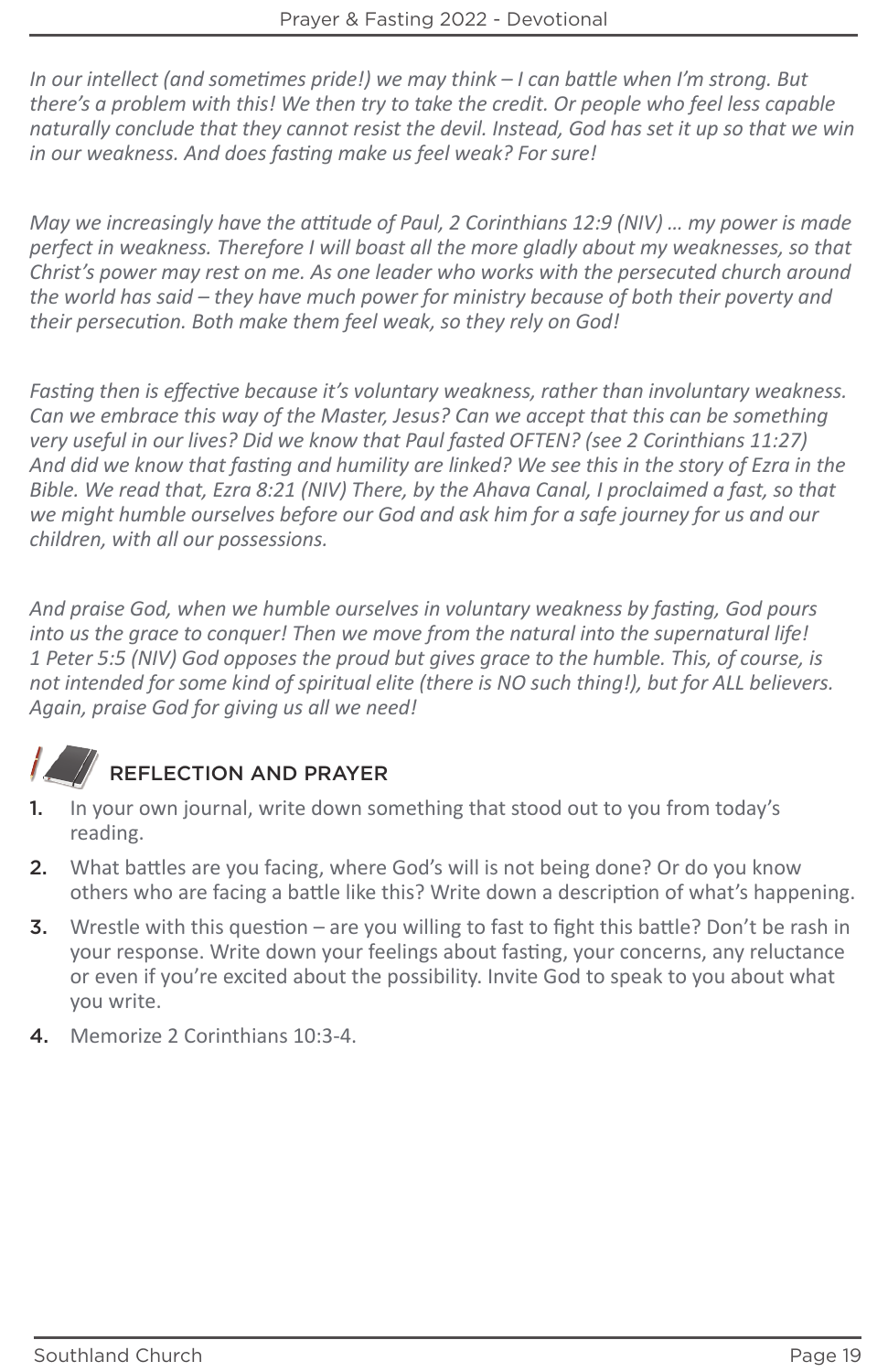### DAY 10 - WHY FAST? FASTING TRAINS US TO RESIST **TEMPTATION**

Some people just can't get victory over certain sins: anger, bitterness, jealousy, addictions to alcohol, drugs, food, pornography, etc. Even some who have experienced deliverance and freedom slide back and lose the ground they just gained. This can be so discouraging! In fact, we've all faced this challenge before! It can be very frustrating.

Here we need to learn that we don't just WIN our freedom; we have to WALK it out. There is grace to dig out of a deep hole, but there's also the grace required to not fall back in. And one of the key ways to walk in freedom is through fasting.

Why can fasting be so effective? As humans we're three parts – spirit, soul, and body. When we give our lives to Jesus, our spirits are transformed by and submitted to the Holy Spirit. Praise God! Then we need to ensure that our souls (the mind, emotions, and will) are submitted to the Spirit's leading in our lives. Of course, when this happens, we then submit our bodies consistent with God's will. It's a beautiful thing when we do this!

Unfortunately, though our spirits are united with God's Spirit, our souls can be like little children whining, complaining and craving things that will harm us. Just as a child needs training, we need to participate in re-training our souls. For example, have you ever woken up in the morning and your emotions rage – "I don't want to engage with my day today" or "my life is too hard" or "I feel trapped and just want to escape?"

This is the brokenness of our soul speaking! And if we live out of that place, we'll have a bad day (and maybe the people around us too). Put another way, our soul gets its way and it's no more enjoyable than an unhappy toddler or teen who desires to get their way.

The way to overcome the soul, or flesh, when it's tempting us to go the wrong way is to yield to the work of the Spirit in our lives. And here's where fasting can be of great help! By fasting, we choose to not give in to all our desires, even good ones that are mixed in with harmful ones. That is, we start to train ourselves to be under the control of God's Spirit. As Paul said, Galatians 5:16 (ESV) But I say, walk by the Spirit, and you will not gratify the desires of the flesh. This encouragement and promise from Paul is very good news!

Is it true that when we first start fasting, the immature soul will whine and complain and demand relief? Yes! But here we must choose to let the Spirit take control. And if we do, the whining and complaining and demanding will begin to reduce. And this will have a HUGE ripple effect on all our areas where we need personal growth.

In fact, we'll move from a place where doing the wrong thing can seem automatic, to a beautiful newness where godly living and freedom become our habits. This is possible! This is what God's Word teaches. What an incredible motivation for fasting!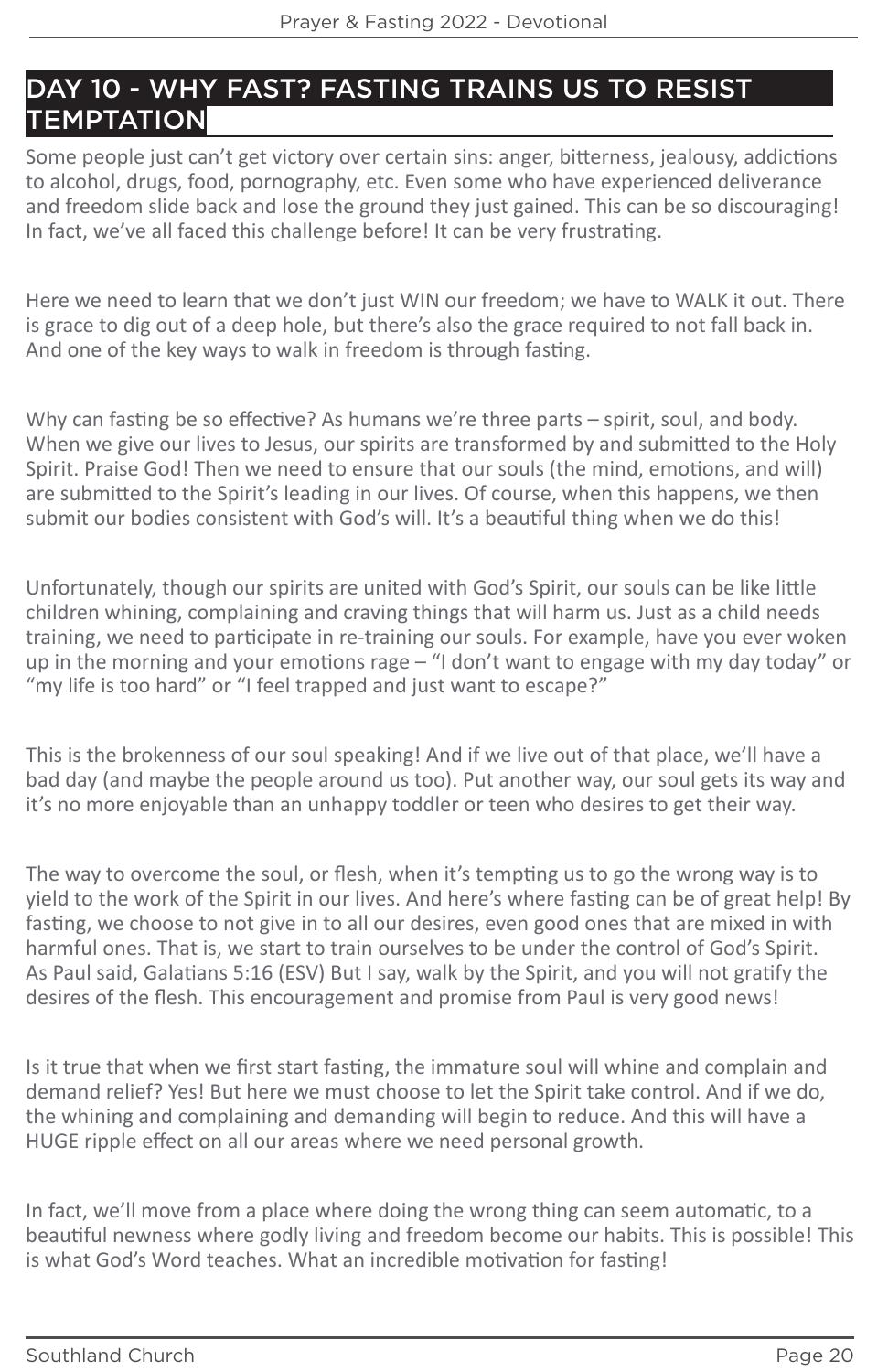- 1. In your own journal, write down something that stood out to you from today's reading.
- 2. What reason for fasting is given today? Explain it in your own words, as if you were explaining it to a newer believer.
- **3.** What is an area of your life where doing the wrong thing seems easier or even automatic? Or where do you struggle to consistently live out God's commands – i.e. to forgive? Write this down.
- 4. In response to your answer in Question 3, ask God to help you grow in this area. Ask him to help you understand the connection between fasting and victory over temptation.
- 5. Review 2 Corinthians 10:3-4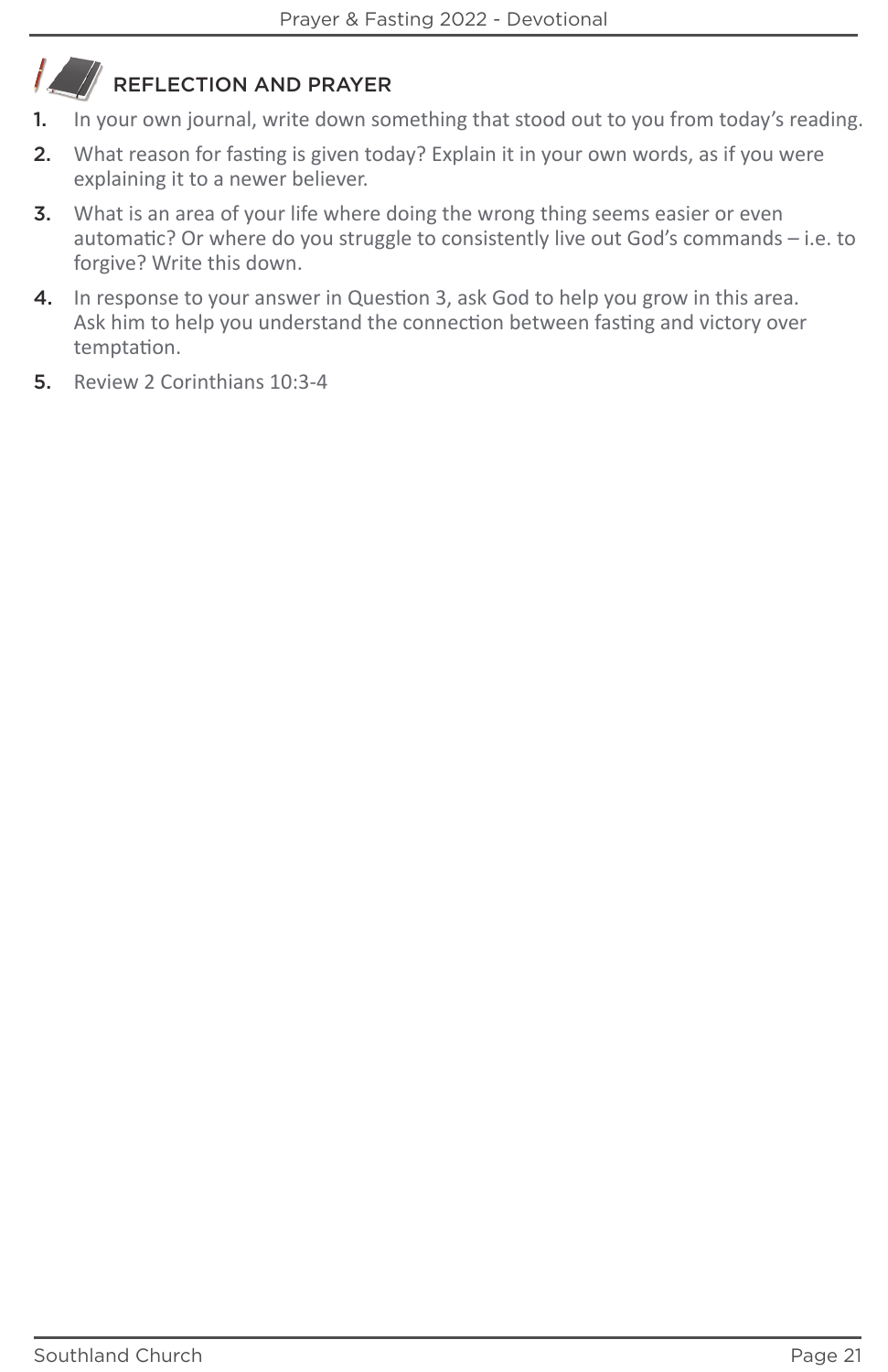### DAY 11 - WHY FAST? FASTING TRAINS US TO RESIST **TEMPTATION**

Of course, if we continued a food fast to the extreme, eventually we would die. Not that this would happen quickly! But thinking about this is useful because it points to another reason for fasting. Fasting, in a symbolic way, communicates to God that we are prepared to lay down our lives for whatever breakthrough we're fasting for. And our Father responds to this kind of urgency!

Think of your own life. Are you moved by the urgency of others? Well, God's Word teaches us that God is no different. Some struggle to understand this concept, but will we let God's Word teach us beyond our understanding?

There are many examples in the Bible where an individual or group, in desperation, turned to fasting. The fasting demonstrated their determination. For example, when Israel was in an awful place – spiritually and nationally (plagues, enemies attacking) – they are told, Joel 2:12-15 (NIV) "Even now," declares the LORD, "return to me with all your heart, with fasting and weeping and mourning. Rend your hearts and not your garments. Return to the LORD your God, for he is gracious and compassionate, slow to anger and abounding in love, and he relents from sending calamity. Who knows? He may turn and have pity and leave behind a blessing-- grain offerings and drink offerings for the LORD your God. Blow the trumpet in Zion, declare a holy fast, call a sacred assembly."

Did God care about their situation? Of course! However, he was giving them a way to communicate if THEY cared. How desperate were they for restoration, for change? Fasting – among other things – would be their way of saying – "please God, do a MIGHTY work!"



- 1. In your own journal, write down something that stood out to you from today's reading.
- 2. What reasons for fasting are given today? Explain them in your own words, as if you were explaining them to a newer believer.
- 3. Take one of your prayer requests and spend some time praying for it. Ask God to show you if there are any steps you can take, how to pray, spiritual warfare, etc.
- 4. Spend some time praying for one of the church's corporate prayer requests for the year.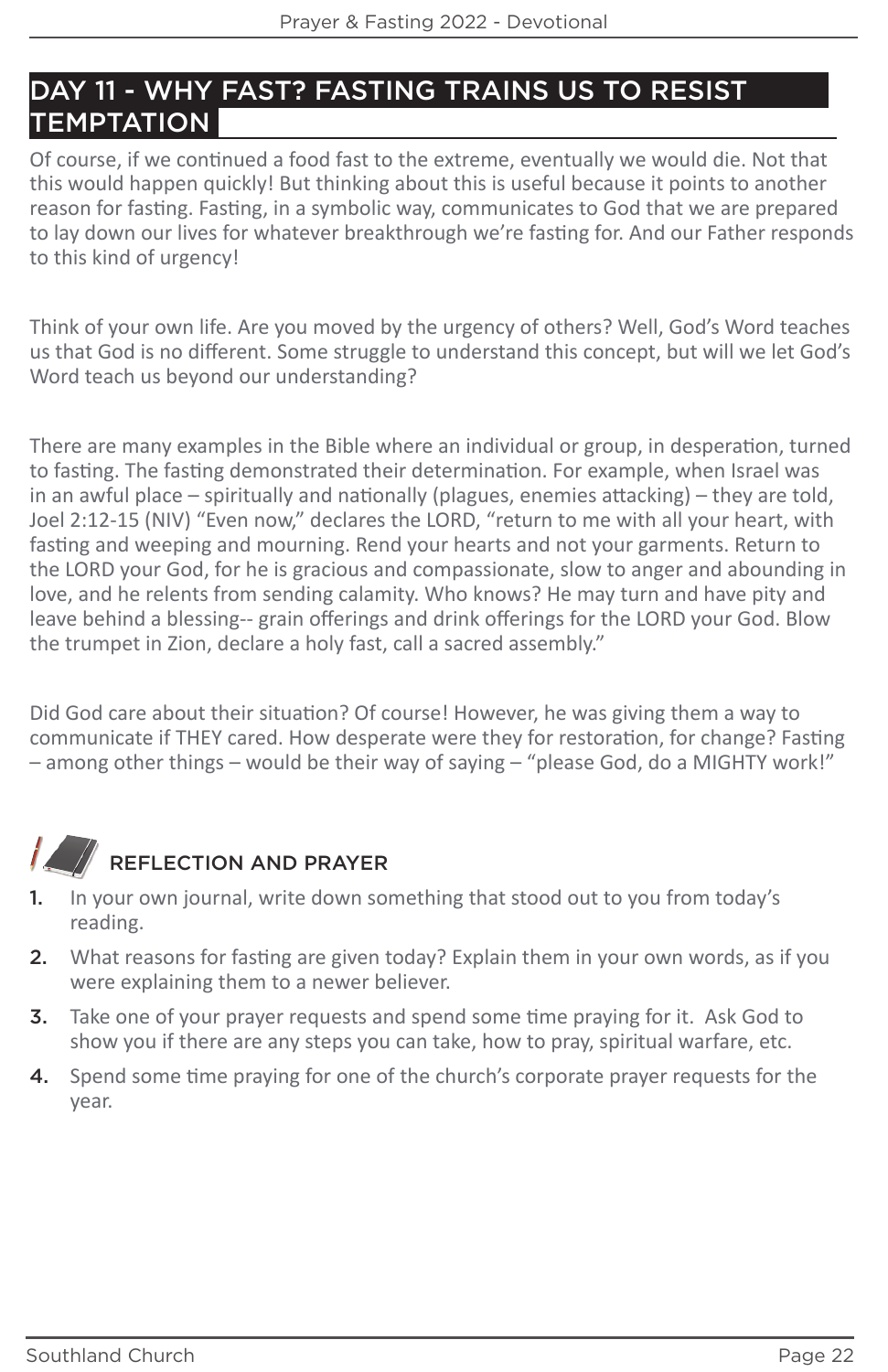### DAY 12 - WHY FAST? FASTING GIVES US A HUNGER FOR JESUS, THE BREAD OF LIFE

Imagine coming home VERY hungry and you have one hour left before mealtime – guess where you'll likely go? The cupboard for snacks! And what if you really satisfy your hunger? What would happen when the person you live with serves you a wonderful meal sixty minutes later? You'll likely just sample the food, because you're already full!

In the same way, if our souls are satisfied by other things, we won't be hungry for God either. God warned the Israelites about this possibility, Deuteronomy 31:20 (NIV) When I have brought them into the land flowing with milk and honey, the land I promised on oath to their forefathers, and when they eat their fill and thrive, they will turn to other gods and worship them, rejecting me and breaking my covenant.

This was a danger for God's people in the Old Testament and it's a danger for us now too! HOWEVER, when we fast, we make a decision that we'll not "snack" before the big meal – God himself! Some are uncomfortable with the idea of "feeding on God," yet it's completely biblical.

To illustrate this, God used the daily supply of manna for the Israelites. When they had exited Egypt, they were concerned – where will we get food? The next morning he supernaturally supplied them with manna! Their temporary food fast was over and it was also intended to teach them that what they ultimately needed was God! Or as Moses describes it, Deuteronomy 8:3 (NIV) He humbled you, causing you to hunger and then feeding you with manna, which neither you nor your fathers had known, to teach you that man does not live on bread alone but on every word that comes from the mouth of the LORD.

There's a huge lesson here! Natural things like food are meant to take care of our natural bodies, but the spiritual part of us is to be fed supernaturally by God himself. Do you have a "comfort food?" Something you turn to when stressed or feeling down? Most people do! Well, as we fast from actual food (or other things), we're reminded to feed on that which can comfort our soul!

As Psalm 23 notes, Psalms 23:1-3 (NIV) The LORD is my shepherd, I shall not be in want. He makes me lie down in green pastures, he leads me beside quiet waters, he restores my soul. Who is the only one who can restore our soul? God! Consider another verse, which provides a fantastic promise, Psalm 63:5 (NIV) My soul will be satisfied as with the richest of foods; with singing lips my mouth will praise you.

Do you ever lack hope, joy, or peace? We all can get to this place! By fasting, we can learn that only God can fill us up again! Or as Paul declared, Romans 15:13 (NIV) May the God of hope fill you with all joy and peace as you trust in him, so that you may overflow with hope by the power of the Holy Spirit.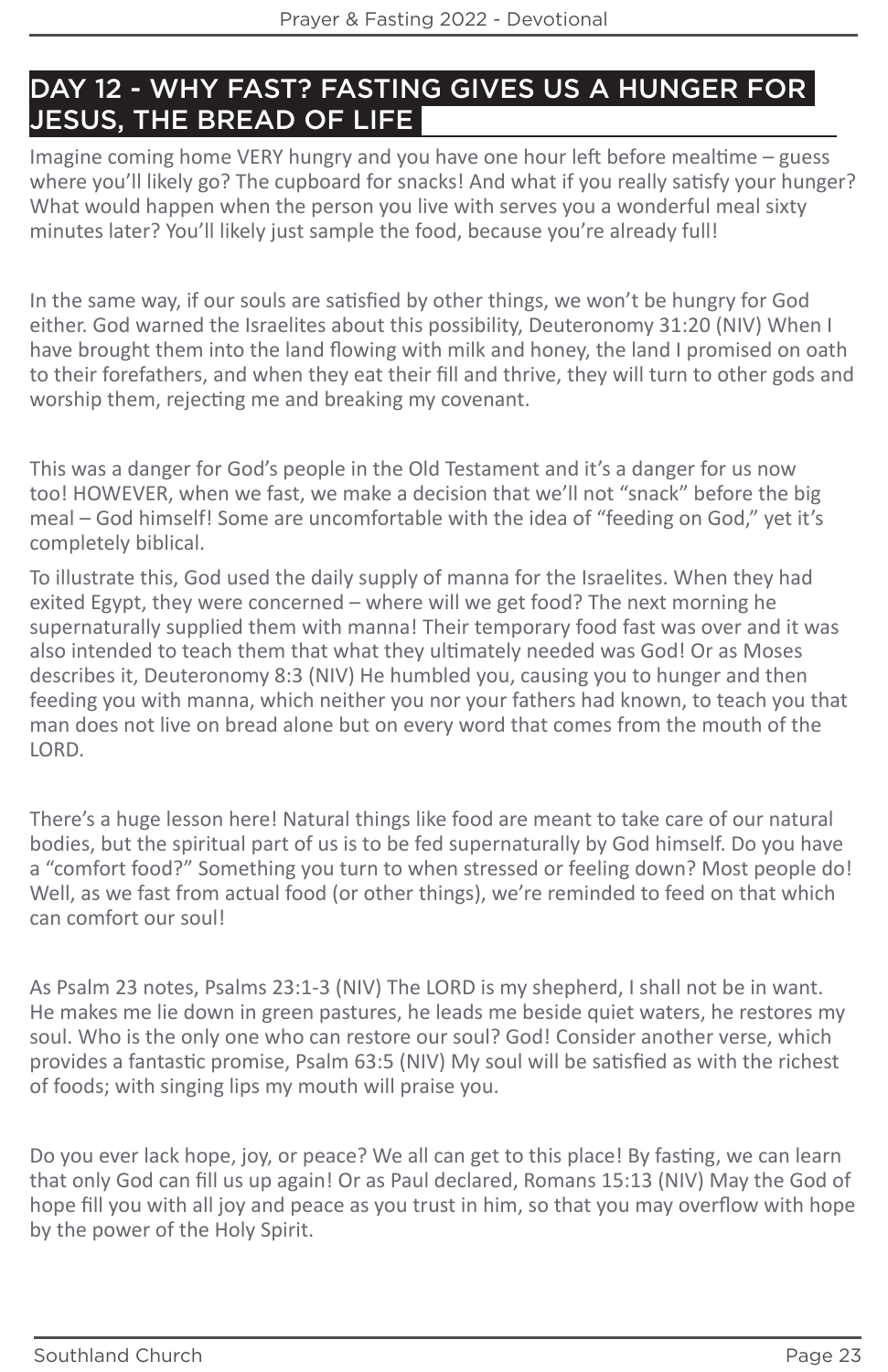But there's more to this. IF we only feed on other things, not only will we not have a hunger or passion for God, but God can begin to withdraw his blessings from us. Why does God take a lack of hunger for him seriously?

Remember, Satan lifted himself up in heaven to be worshiped – and was cast out. In the wilderness he tempted Jesus, saying that he would give Jesus the kingdoms of this world if Jesus would bow down and worship him. If Satan tried to get Jesus to worship him, do you think he's trying to get US to worship him? YES!

Further, there's something revealing about Jesus' response to this temptation. Quoting Deuteronomy 6:13, Jesus said, Matthew 4:10 (NIV) 'Worship the Lord your God, and serve him only.'" In other words, don't worship God AS WELL AS something else! We see often in the Old Testament that God judged Israel for their divided worship. For example, he sent King Shalmaneser of Assyria to capture part of Israel. And what was God's charge against his people? 2 Kings 17:41 (NIV) Even while these people were worshiping the LORD, they were serving their idols.

This is challenging! It's not just saying we should serve God; we're told we can't worship God AND something or someone else! And such idolatry is also called adultery in the Bible. We're cheating on God! One prophet says, Ezekiel 23:37 (NIV) They committed adultery with their idols …

Money, power, sex, food, pleasure, movies, sports, TV, music, position, can all be gods in our lives – and this is very dangerous! So what do we do then? First, we can search our hearts for such idols, in prayer. As David prayed, Psalm 139:23-24 (NIV) Search me, O God, and know my heart; test me and know my anxious thoughts. See if there is any offensive way in me.

Second, we should repent (turn) from our idols. As God said to Israel, Jeremiah 3:14 (NIV) Return, faithless people," declares the LORD, "for I am your husband. Third, we can fast. Fasting will tear our attachment to idols away from us. Can it be painful? Yes! But is it worth it? For sure! It will help us both honor God and feed on the true Bread of Life, Jesus!

- 1. In your own journal, write down something that stood out to you from today's reading.
- 2. What reasons for fasting are given today? Explain them in your own words, as if you were explaining them to a newer believer.
- **3.** 3s there something that is an idol in your life, that is keeping you from feeding on the true Bread of Life? Do not take this question lightly. The standard is whether we love God with our whole heart, mind, soul, and strength. You may even have to lay down the opinion or low standards of others – as even others can become our "gods."
- 4. Is there someone whom you can encourage with what God has shown you today?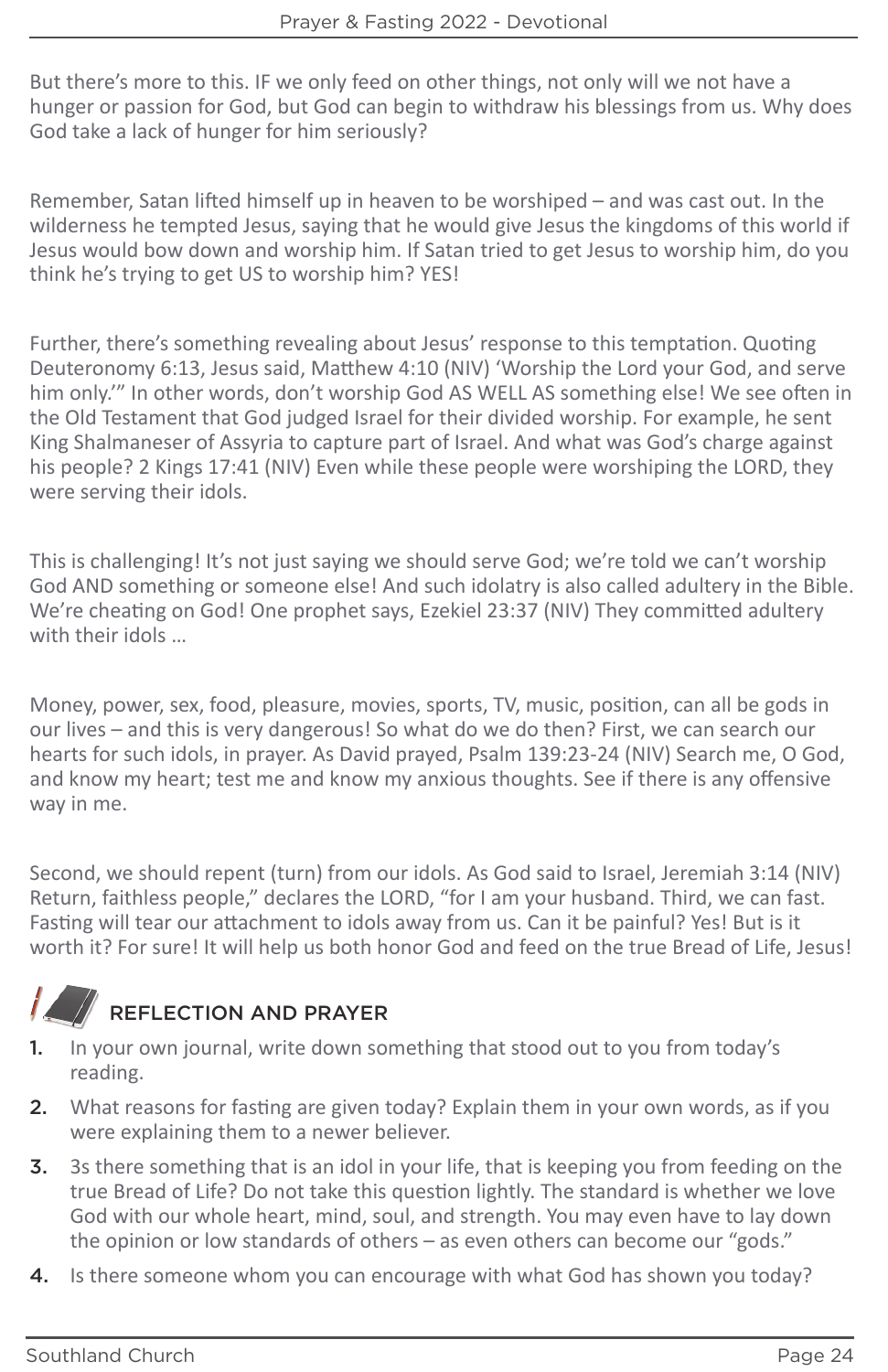### DAY 13 - WHY FAST? TO EXPRESS A DESIRE FOR JESUS' RETURN

Anna, a prophetess, was widowed seven years after marriage and lived until she was eighty-four. We're told in the book of Luke that she never left the temple, she worshipped the Lord night and day and she fasted and prayed. This is quite a commitment! Our lives may not look exactly like hers, but we can learn from her.

But what was she praying and fasting for? When Mary and Joseph brought Jesus to the temple, she gave thanks to God and spoke to everyone about the child. This was great news for all who were looking forward to the redemption of Jerusalem! It is clear that she was praying and fasting for the 1st coming of Jesus and his incredible work! And since his 1st coming didn't fulfill everything that God has promised, she was directly and indirectly praying and fasting for his 2nd coming.

Did you know that every believer is supposed to long for the return of Jesus? Put another way, we should groan for the "more" that is still to come. Well, fasting of different types can help us shed our attachment to this world and create a desire for the complete fulfillment of all of God's promises. Jesus asked, Luke 18:8 (NIV) … when the Son of Man comes, will he find faith on the earth? How do we ensure that we have this faith? Again, fasting helps.

Then consider this encounter that Jesus had with those who were trying to follow God, Matthew 9:14-15 (NIV) Then John's disciples came and asked him, "How is it that we and the Pharisees fast often, but your disciples do not fast?" Jesus answered, "How can the guests of the bridegroom mourn while he is with them? The time will come when the bridegroom will be taken from them; then they will fast." Jesus is emphasizing that there's a time to fast and a time to not fast. Well, the bridegroom (Jesus) has been taken from us! It's time to fast as we long for his return.

In fact, fasting and desiring the return of Jesus work like a cycle. As we fast, the desire increases. And as the desire increases, we fast for his return. Many people in our largely prosperous world don't like unfulfilled desires or longings. But here we do well to learn from Paul, who declared, Romans 8:22-23 (NIV) For we know that the whole creation has been groaning together in the pains of childbirth until now. And not only the creation, but we ourselves, who have the firstfruits of the Spirit, groan inwardly as we wait eagerly for adoption as sons.

Do you ever groan? Do you ever mourn? Do you truly desire the return of Jesus? All of these "holy habits" can be encouraged by fasting. In Prayer & Fasting 8, we'll balance this out with some important principles. However, may we not lose sight of the teaching of Jesus, that, Matthew 5:4 (NIV) Blessed are those who mourn, for they will be comforted. Sometimes we're to seek discomfort NOW for greater purposes LATER. Sometimes we have to set aside our pleasures to meditate on vital challenges such as, Luke 21:34 (NIV) Be careful, or your hearts will be weighted down with dissipation, drunkenness and the anxieties of life, and that day will close on you unexpectedly like a trap.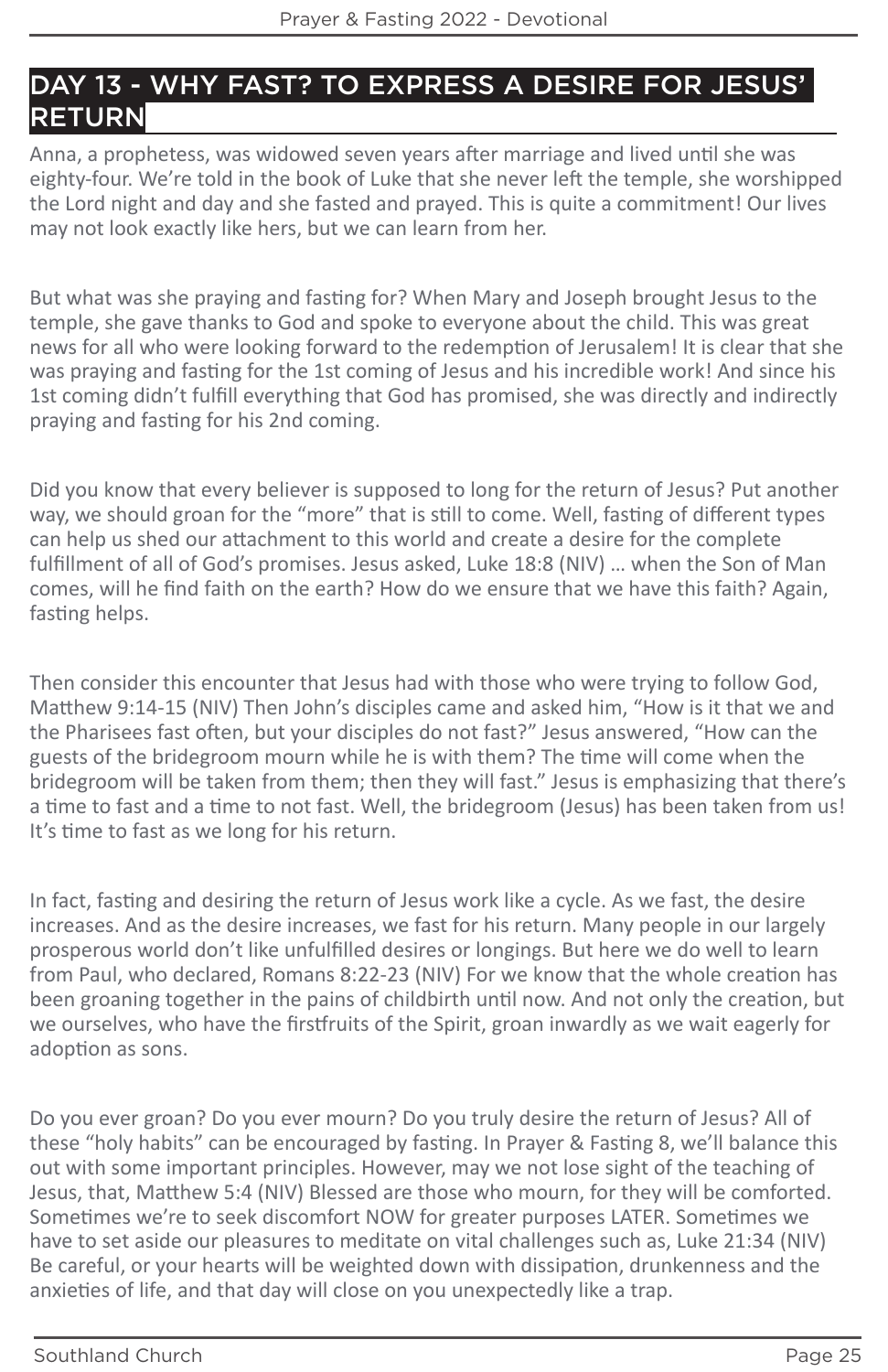#### $\mathcal{L}$ REFLECTION AND PRAYER

- 1. In your own journal, write down something that stood out to you from today's reading.
- 2. What reason for fasting is given today? Explain it in your own words, as if you were explaining it to a newer believer.
- 3. On a scale of 1-10, how would you rate your desire for the return of Jesus? After answering, how does this compare with 1 year ago, 5 years ago and 10 years ago?
- 4. Spend some time praising Jesus for his 1st coming and his promised 2nd coming. If you need something to help you in your praise, spend some time looking at Revelation 21. The Bible can really help us praise, pray and fast!
- 5. Do you know someone who obviously longs for the return for Jesus? Contact them and ask them how they keep that "fire burning."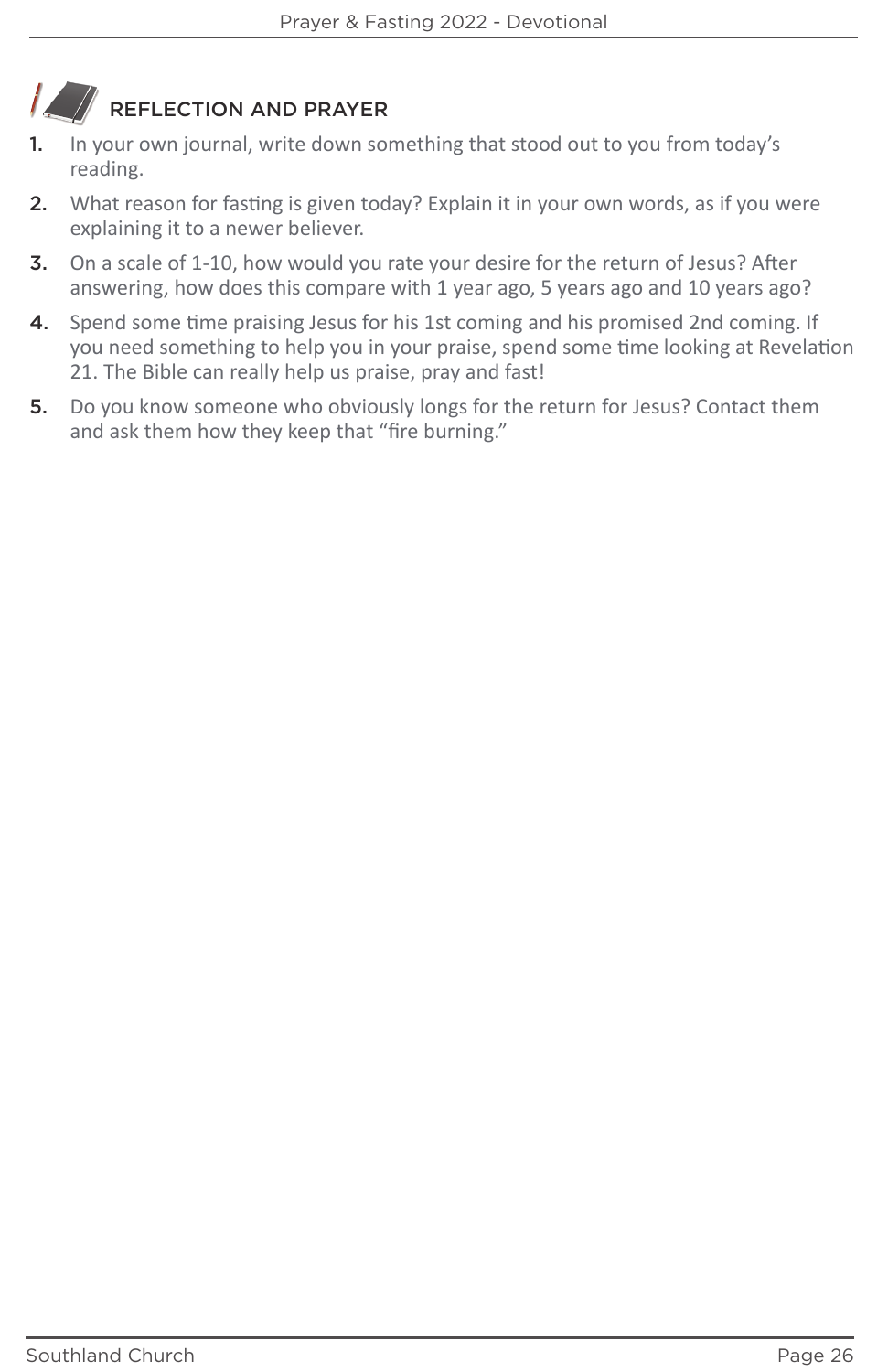#### Prayer & Fasting 2022 - Devotional

### DAY 14 - WHY FAST? TO BE SET APART AND EMPOWERE FOR GOD'S WORK

Many don't realize that what Jesus did was because of the Spirit's power. The New Testament emphasizes this over and over again. For example, the book of Acts tells us, Acts 10:38 (NIV) … how God anointed Jesus of Nazereth with the Holy Spirit and with power. He went about doing good and healing all who were oppressed by the devil, for God was with him.

Just as Jesus ministered by the power of the Spirit, so must we. We cannot truly do God's work without this help! This is why when Jesus launched the new movement of the kingdom of God, through the church, he sent his Spirit! Can we accept that this is God's way for us to do his work? Hopefully we can!

It's also fascinating that one of the ways that Jesus was prepared to minister in the power of the Spirit was to fast. In fact, it was after his forty day fast that we read, Luke 4:14 (NIV) Jesus returned to Galilee in the power of the Spirit, and news about him spread through the whole countryside. His effectiveness wasn't accidental! It was the power of the Spirit, AFTER a period of fasting.

The early church understood that they needed to imitate the fasting of Jesus – not necessarily for forty days, but consistently. They faced many challenges with fasting. For example, Acts also reports, Acts 13:2 (NIV) While they were worshiping the Lord and fasting, the Holy Spirit said, "Set apart for me Barnabas and Saul for the work to which I have called them.

Let's be honest here. In our pride, we may say – "I can do the work of God without fasting." But here's the question – why does the author of the Bible, God himself, continue to note that Jesus, the early church and Old Testament saints fasted? If all Scripture is useful for teaching, rebuking, correcting and training in righteousness, is there not something that we miss or rebel against if we refuse to fast?

Yes, fasting is hard! But it's not an overstatement to say we should not avoid it. Even the simple words of Jesus should be enough for us, Matthew 6:17 (NIV) But WHEN you fast …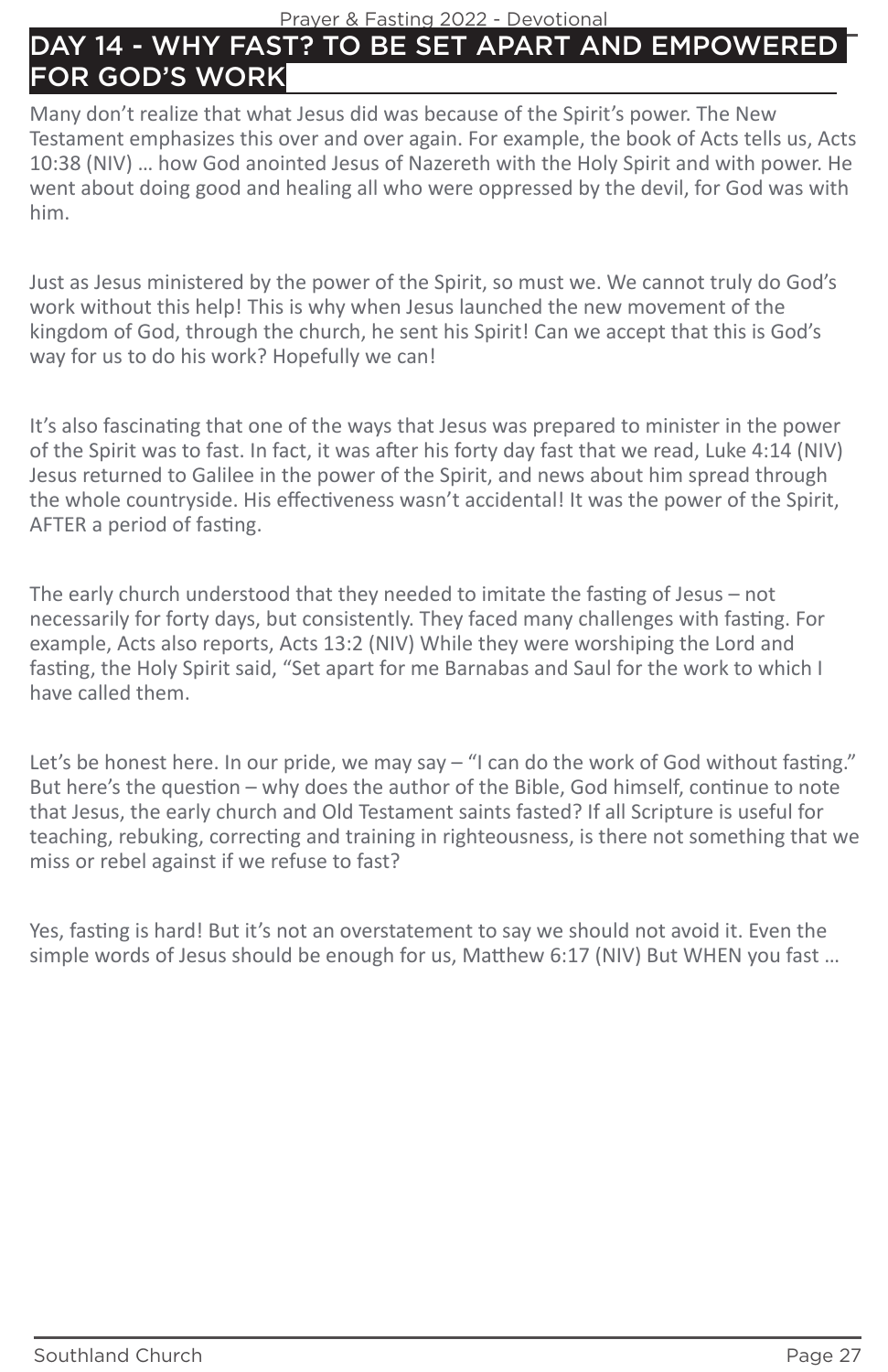- 1. In your own journal, write down something that stood out to you from today's reading.
- 2. What reason for fasting is given today? Explain it in your own words, as if you were explaining it to a newer believer.
- 3. Would you describe yourself as someone who regularly demonstrates both the fruit and power of God's Spirit? (see Galatians 5:22-23, Acts 1:8). Would others describe your life this way?
- 4. If you've refused to fast, even though it's a pattern taught in the Bible, spend some time in confession.
- 5. 5. Ask God to speak to you about your responses in Questions 3 & 4. Don't be surprised if he affirms and encourages you, even if you've been avoiding fasting or struggling with it! He is "gentle and humble of heart" even as he calls us to carry the burdens he gives us.